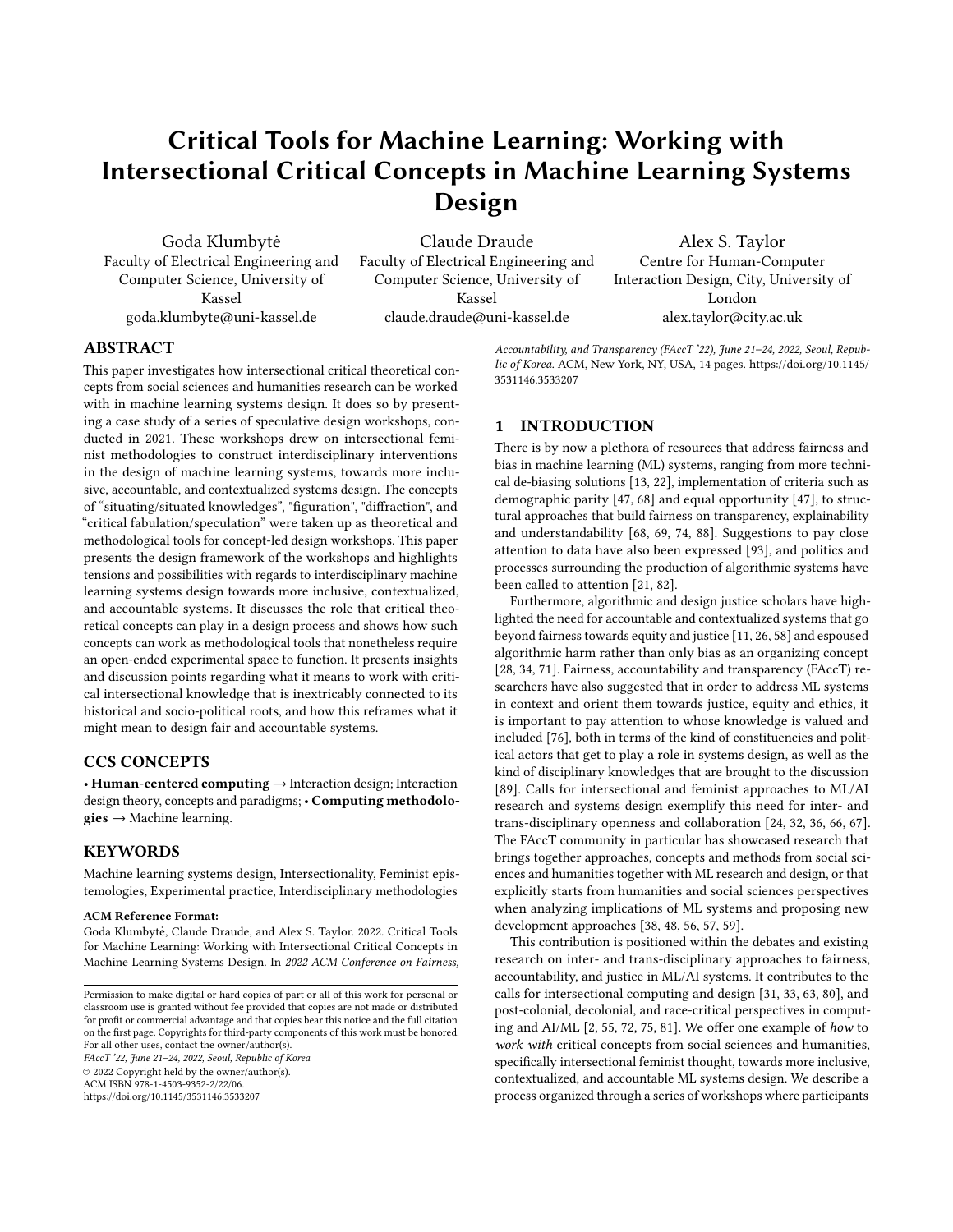were invited to experiment and work with four concepts: "situated knowledges" [\[39,](#page-9-15) [54\]](#page-10-21), "figurations" [\[4,](#page-9-16) [15,](#page-9-17) [41\]](#page-9-18), "diffraction" [\[6,](#page-9-19) [7\]](#page-9-20) and "critical speculation/fabulation" [\[49,](#page-9-21) [52,](#page-10-22) [78\]](#page-10-23). Participants used these as guiding principles for ML systems design and applied them to speculative ML design scenarios. These concepts stem from critical feminist, anti-racist, anti-colonial, intersectional research and have been fundamental to feminist epistemology. In the workshops they were presented as tools to help envision ML systems design as a more contextualized, reflexive, and interdisciplinary process.

Reflecting on the workshop design and the accompanying tensions and possibilities, we discuss the role that critical theoretical concepts can play in a design process. We argue that critical concepts can serve as orienting and concretizing moments in design – as methodological tools that help guide the design towards inclusion, contextualization, and accountability, provided that the design participants are motivated to follow such direction. We show that working with critical concepts as design tools requires an openended experimental space that resists formalization, thus creating both constraints and possibilities. We close the paper with some insights and discussion points regarding what it means to work with critical intersectional knowledge that is inextricably connected to its historical and socio-political roots, and how this changes what it might mean to design fair and accountable systems.

## 2 THEORETICAL AND METHODOLOGICAL BACKGROUND

#### 2.1 Critical Concepts

The premise of the work we present is that while computer science has developed sophisticated technical tools in the field of ML/AI, challenges remain when it comes to systemic socio-cultural bias. Critical theories, particularly intersectional feminist, postcolonial, and anti-racist theories show that such bias is embedded in sociotechnical systems. These theoretical perspectives also explain how systems not only reproduce but can give rise to new inequalities. Crucially, this scholarship has led to conceptual understandings and tools that respond to bias and inequality.

It is this systemic, sociotechnical understanding of bias and inequalities that provides the foundation to our research. In particular, we draw on feminist science and technology studies that see knowledge production as a process that is socially and culturally contingent and shifting, and involves many actors (both human and technological) [\[10,](#page-9-22) [42,](#page-9-23) [64,](#page-10-24) [86\]](#page-10-25). Feminist epistemologies highlight that technical tools are not objective and neutral. They are part of larger sociotechnical entanglements and thus give rise to knowledge and practices that are partial, situated, embedded and embodied, as well as implicated in a broader nexus of power relations [\[39,](#page-9-15) [44,](#page-9-24) [45\]](#page-9-25). It was through efforts to build on this knowledge and theorizing, that our workshops took up the concepts of "situated knowledges" ("situating"), "figuration" ("figuring"), "diffraction" and "critical fabulation/speculation". These were applied as theoretical concepts or tools to help re-imagine machine learning systems and their design as part of more contextualized, interdisciplinary processes.

"Situating" as a methodological approach emerged from Black feminist scholarship [\[54\]](#page-10-21), and feminist epistemology [\[39,](#page-9-15) [44,](#page-9-24) [44\]](#page-9-24). Closely resonating with "standpoint theory" [\[46\]](#page-9-26), it argues that scientific and technological knowledge is partial and situated in

specific disciplinary, cultural and political contexts. Science (and technological knowledge production) therefore generates not objective and neutral but partial perspectives [\[39,](#page-9-15) [40\]](#page-9-27). This partiality should be embraced as the basis of accountability and a way to recognize that knowledge can both help tackle and reproduce intersecting oppressions. For example, Patricia Hill Collins has shown that Black feminist thought emerges from specific standpoints or situated perspectives of Black women and provides a specific angle of vision, characterized, among other things, by attention to collectivity, "outsider within" perspective, embracing of different sites and means of knowledge production (such as literature and other non-academic sites), and prioritization of experiential and dialogical knowledge [\[25,](#page-9-28) [54\]](#page-10-21). Situating as a method in ML systems design [\[30,](#page-9-29) [57\]](#page-10-13) allows contextual factors to be taken into account in a more systemic way and also for technologies to be developed that are more accountable for their own specific partial ways of generating knowledge. Situating is akin here to "contextualization" but in ways that considers multiple contexts and remains aware of the partiality of perspectives generated through them.

"Figurations" (also sometimes called "conceptual personae") have been crucial to feminist theorizing and politics. Figurations are mappings [\[15](#page-9-17)[–17\]](#page-9-30) that address particular historical, political and material locations [\[14\]](#page-9-31). They are figures that bring together or embody meanings, practices, histories, power relations, and political controversies [\[43\]](#page-9-32). For example, a cyborg has been a potent figuration [\[41\]](#page-9-18) that feminist theories have used to conceptualize relations between nature/culture, body/technology, and other binaries. While having originated in cybernetic and Cold War military research, the cyborg has given inspiration to cyberfeminism and a kind of "feminist cyborg politics" that highlight that there are no "innocent" or "pure" political positions (just like the cyborg is not pure human or pure machine) and that technological development is inextricably entangled with politics. Technologies can be seen as materialized figurations that bring together both technological objects and clusters of meaning surrounding them [\[85\]](#page-10-26). As a methodology, figurations and figuring allow for imagining and developing new design perspectives that are sensitive to power hierarchies and contextual specificity [\[61\]](#page-10-27). In computing it resonates with the method of persona development [\[35\]](#page-9-33), however it expands the persona to include fictional and non-human figures and necessitates taking into account historical and cultural context [\[61\]](#page-10-27).

"Diffraction" as a feminist methodological principle [\[6,](#page-9-19) [7,](#page-9-20) [39\]](#page-9-15) provides a model for trans-disciplinary research and practice. It suggests "reading" diverse theoretical approaches "through" one another as an experimental mode of knowledge. For instance, Karen Barad's diffractive work on using insights from quantum physics to advance feminist theory of difference and using feminist epistemology to re-interpret the role of the apparatus in Bohr's quantum mechanics is one such example of diffractive research [\[7\]](#page-9-20). Furthermore, Barad shows that diffraction as a theoretical concept highlights the role of technologies, disciplinary perspectives and tools in the production of knowledge, or in other words: how these tools and technologies act as "diffraction apparati" [\[7\]](#page-9-20). This means that technological solutions, as well as disciplinary perspectives and methods are not neutral but actively affect the "objects" that they investigate and the phenomena or problems that they are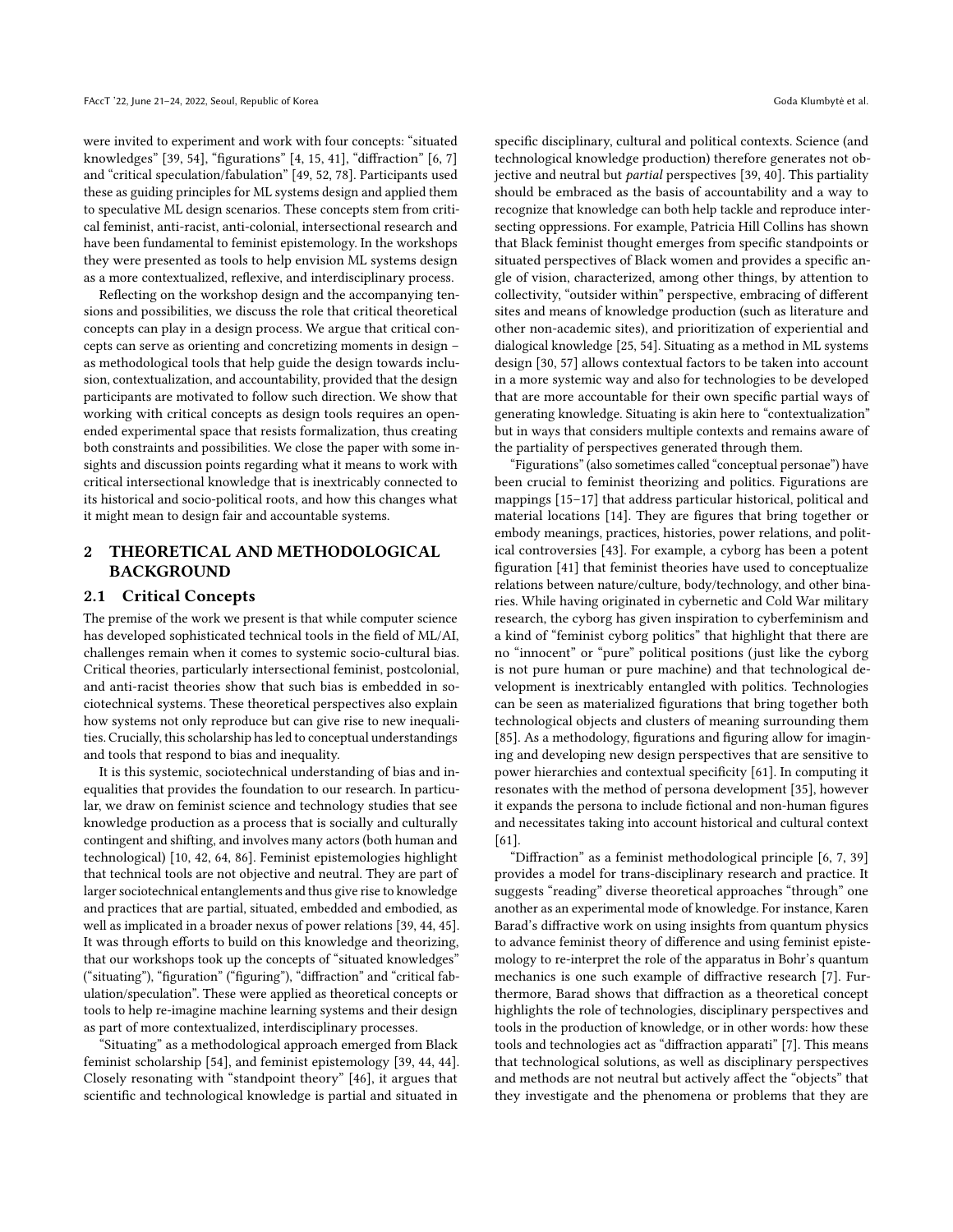trying to solve. Used in this way, designing with diffraction necessitates attention to the agency of technology and the role of different disciplinary knowledges [\[9\]](#page-9-34).

"Critical fabulation" and "critical speculation" brings together Black critical theoretical thought [\[49,](#page-9-21) [52\]](#page-10-22) and critical and speculative design scholarship [\[18,](#page-9-35) [27,](#page-9-36) [78\]](#page-10-23). Critical fabulation entails speculative thought and imagination – techniques and faculties crucial for the design of new technologies – and engages these activities to address absent imaginaries and power hierarchies. In particular, it is a methodological tool to address missing imaginaries and missing perspectives that provide an alternative to "white prototypicality" [\[3,](#page-9-37) [20,](#page-9-38) [60\]](#page-10-28) and the solipsistic "I-methodology" [\[77\]](#page-10-29). For example, historian Saidiya Hartman throughout her work uses critical fabulation as a method to work with archives and the stories that are missing from them. She has explored, among other sources, archives of transatlantic slavery that exclude the voices and stories of enslaved people [\[52\]](#page-10-22) and the personal histories of "wayward" black women in the late 19th and early 20th century that are so often reduced to objects of criminality [\[50\]](#page-9-39). This approach has been taken up, in more and less explicitly political ways, in critical design perspectives [\[8\]](#page-9-40) and speculative design as a broader practice.

These four concepts, then, allow for the analysis and interventions into sociopolitical and sociotechnical relations that ML systems are part of. They also endorse the generative potential of technologies, recognizing that as hybrid (i.e. both social and technical) objects they open up the possibilities for new relations and interconnections. Building on these concepts in our work, we approach fairness and accountability in ML as irreducible to their formal definitions and dependent on the societal and technical, cultural and informational, contextual and formal-abstract factors (in line with work such as [\[11,](#page-9-4) [23,](#page-9-41) [58,](#page-10-6) [82\]](#page-10-5) and much of the work presented at the CRAFT sessions of ACM FAccT). This in turn means that inclusive, accountable, and contextualized design requires an inter- and trans-disciplinary approach spanning humanities, social sciences, and computing. Such an approach also expands debates around fairness and accountability and orients them towards responsibility and justice.

# 2.2 Experimental Practice, Co-Creation, Speculative Design, and Critical Technical Practice

Methodologically, this work builds on research through design [\[92\]](#page-10-30), speculative [\[5\]](#page-9-42) and participatory design [\[73\]](#page-10-31), and critical technical practice [\[1\]](#page-8-1). Participatory design and co-creation were the foundations of the group-work during workshops. We relied on these approaches to both encourage collective thinking, exchange and shaping of responsibility, as well as to foster the practice of using participatory design as a methodology for ML systems design [\[59,](#page-10-14) [62\]](#page-10-32). Speculative design was employed as a way to think through ethical concerns that emerge in ML design and to open possibilities of different futures [\[29,](#page-9-43) [90\]](#page-10-33). Significantly, since the emphasis was on exploring critical concepts and how to work with them in ML systems design, speculative design allowed a focus on the methodological implications without the constraints of needing to deliver a working prototype.

Critical technical practice, as an approach geared towards questioning implicit design norms and premises of knowledge production in and through AI—with its disciplinary in/exclusions and rigidities—also played an important role in developing the workshop series. We aimed to create a space where procedural and disciplinary conventions—such as the standard steps of the workflow of ML design (or lifecycle) as well as division of knowledge and labor between domain experts, data scientists, operations managers and others partaking in or being affected by ML system development can be challenged and diffracted. Critical technical practice as an approach here thus resonated with the reflexive impetus of the critical theoretical concepts selected.

Research through design was an approach that we relied on to open up space for experimentation in practice without a predetermined outcome. We wanted to see what might emerge once the constraints to optimize ML systems for profit, or even to deliver something functional, were lifted and instead space was created to closely work with critical concepts. Furthermore, research through design included building insights not only during the workshops but also necessitated paying attention to the phase of the preparation for and design of the workshop framework—part of research that revealed valuable insights on the process of bringing more interdisciplinarity to ML design methodological toolkit.

A separate note needs to be made on the process that we initially called the "translation" of concepts and their meanings between the different disciplines: intersectional critical theories and ML systems design. Our initial goal was to explore how to "use" the knowledge embedded in critical theories and to seek to "translate" this knowledge, or "adapt" it, for the purposes of ML system design. We changed this perspective from "using" critical concepts to "working with" them. As a consequence, we came to understand our project as spanning disciplines, instead of seeking to transplant knowledge from one domain to another. Nonetheless, some work of attuning if not translation—was required in order to create the conditions for the workshop participants to develop an understanding of the critical concepts and to open the possibility for working with them in a pragmatic way.

## 3 FRAMEWORK OF THE WORKSHOPS

The workshops took place over the course of two weekends, four workshops in total, four hours each, all taking place online. Nine participants were recruited, primarily students from the fields of HCI and ML.<sup>[1](#page-2-0)</sup> The workshops were framed both as a research project as well as a possibility for participants to learn, in an experimental setting, some methodologies towards more contextualized, inclusive, and accountable systems design. The key objectives of the workshops were: (1) to introduce critical intersectional methodologies as potential design intervention tools; and (2) to generate creative ways to work with such methodologies as design approaches and tools.

<span id="page-2-0"></span><sup>&</sup>lt;sup>1</sup>For participant recruitment, data collection, anonymization, and storage and overall research ethics protocols, the requirements of City, University of London and University of Kassel were followed.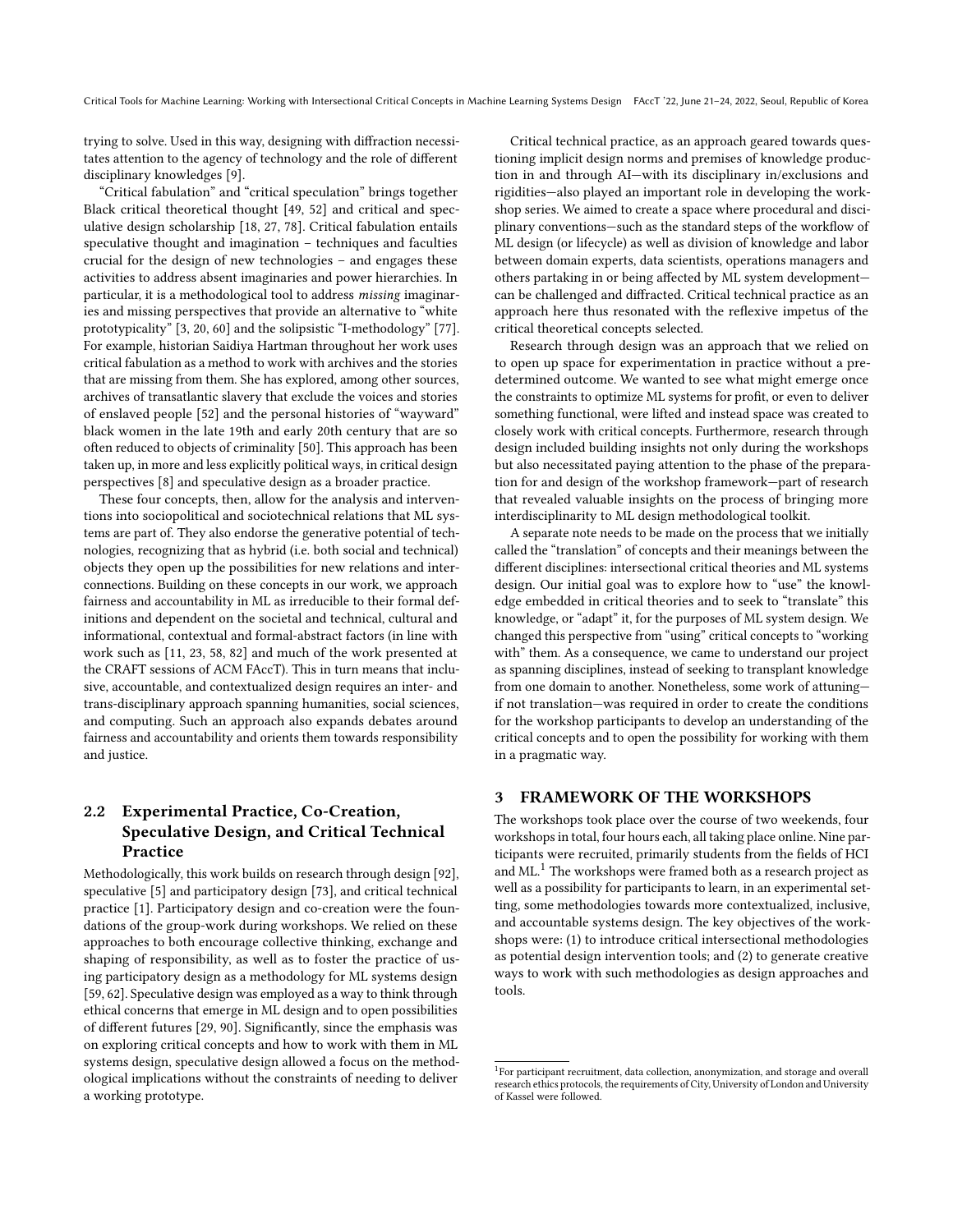FAccT '22, June 21–24, 2022, Seoul, Republic of Korea Goda Klumbyte et al. ˙

## 3.1 Workshop Pedagogy and Design

All work during the workshops was organized in two smaller groups of four and five people, in which participants worked throughout the workshop series. Each workshop was dedicated to exploring and working with one critical concept. The practical assignment was to develop a speculative prototype of an ML system. The first workshop included choosing a speculative scenario for development, and the last workshop featured final presentations of the process and the speculative systems developed by the two participant groups. The rationale of the workshops was that participants, having chosen the speculative design scenario during the first workshop, would continue developing it throughout the series.

Each workshop had a similar structure that consisted of:

- 1. Introduction of the concept. This included theoretical input by the facilitators explaining the concept and collective reading of selected texts. All concepts were contextualized within critical intersectional research, with readings selected from academic and literary texts.<sup>[2](#page-3-0)</sup>
- 2. Exploration of the concept through hands-on exercises. These exercises were designed by the facilitators to present ways to actualize the concept through engaged activities.
- 3. Working with the concept through design exercises. These activities consisted of possible ways, developed by facilitators, of working with the concept as a design tool or method, specifically in the context of a speculative design scenario.
- 4. Group sharing, reflection and discussion.

The workshops took place using a video conferencing platform and collective whiteboard platform. Each workshop also had a key issue and the main research question that corresponded to the selected concept. The exercises were carefully drafted as partial perspectives or examples of how they can be interpreted and explored. They were explained at the beginning of each workshop after the theoretical introduction to the concept.

Groupwork took place in breakout rooms. The facilitators did not take an active part in discussions or conversations within the groups so as to minimize the influence of the facilitators' own understanding of the concept. The idea was to foster an experimental atmosphere by disrupting the traditional idea of ownership and expertise: instead of portraying the facilitators as experts on the critical concepts, we strived to create an open space for interpretation. The participants were advised that the workshops were meant to act as experimental spaces for trying out new approaches and that there was no formalized method for how to work with the concepts—instead, they were encouraged to develop their own understanding and interpretation of them through exercises and discussion. We encouraged participants to document their discussions

with images and notes in their group workspaces on the shared whiteboard.

The following sections present the guiding issues and questions that framed each workshop (WS) as well as how each concept was actualized through exploratory and design exercises. For detailed exercise descriptions that were presented to participants, see the appendix.

## 3.2 WS1: Situated Knowledges/Situating

Issue: ML systems are often detached from the socio-politicalcultural context in which they operate. This detachment, or decontextualization, happens at the levels of data collection and use but also can be reproduced during the design process. This decontextualization enables ML systems to lay claims to objectivity and impartiality. This in turn might cause issues with ascribing accountability when ML systems generate erroneous or harmful results.

Methodology/concept: Situated knowledges and situating. The concept expresses the claim that in practice "pure objectivity" gives way to partial perspectives. Such partial perspectives acknowledge that knowledge always comes from somewhere: specific context, specific bodies, specific forms and instruments that generate it. Grounding knowledge in partiality allows for more accountability since such knowledge is contextualized, i.e., situated. Situated knowledges allow for an increased response-ability: capacity to respond towards their context.

Guiding question: How can ML systems design be situated towards greater acknowledgement of context and better forms of response-ability?

Main activity: Mapping contextual positioning of oneself and constructing shared situatedness.

Additional preparation prompt: List three objects that express something about your significant connections to the world: what kind of communities are significant to you, or do you feel you belong to; what kind of disciplinary or professional background do you have; what kind of materials do you like working with or are you fond of.

Exploratory exercises for this workshop consisted of three mapping/situating exercises. The first two (the only exercises that participants did individually) were Mapping Positionality ("Rooting") and Mapping Perspectives ("Shifting"). The "rooting" exercise was intended for participants to map out their own positionality by selecting three objects that represented their significant relations to the world and the reasons for their choices. They were asked to draw a personal map that reflected places, people or communities, professional and other significant activities, and values and questions that were important to them. In the "shifting" exercise we asked participants to consider what shifts are present in their map by reflecting on what their personal positionality implies in terms of what kind of knowledge and concerns are important or accessible to them, which kind of issues and questions are less accessible, which communities or environments do they feel responsible to/for, and what would happen if they shifted their position on this map (what kind of things would then become accessible/inaccessible). The idea was that each mapping, each positionality brings with it a perspective and that it is important to address what kind of

<span id="page-3-0"></span> ${\rm ^2The}$  texts selected for collective reading were the following: for WS1 on Situated Knowledges - excerpts from Patricia Hill Collins' Black Feminist Thought: Knowledge, Consciousness and the Politics of Empowerment [\[54\]](#page-10-21) and Donna Haraway's essay "Situated Knowledges: The Science Question in Feminism and the Privilege of Partial Perspective" [\[39\]](#page-9-15) For WS2 on Figurations: an excerpt from Gloria Anzalduá's Borderlands/ La frontera: The New Mestiza [\[4\]](#page-9-16). For WS3 on Diffraction: excerpt from Karen Barad's Meeting the Universe Halfway: Quantum Physics and the Entanglement of Matter and Meaning [\[7\]](#page-9-20) For WS4 on Critical Fabulation/Speculation: excerpts from Saidiya Hartman's article "Venus in Two Acts" [\[49\]](#page-9-21) and Francesca Spektor's and Sarah Fox's article "The 'Working Body': Interrogating and Reimagining the Productivist Impulses of Transhumanism through Crip-Centered Speculative Design" [\[83\]](#page-10-34). Additional references for suggested reading were also provided ([\[41,](#page-9-18) [61\]](#page-10-27) for WS2, [\[19,](#page-9-44) [65\]](#page-10-35) for WS3, [\[18,](#page-9-35) [51,](#page-9-45) [79\]](#page-10-36) for WS4).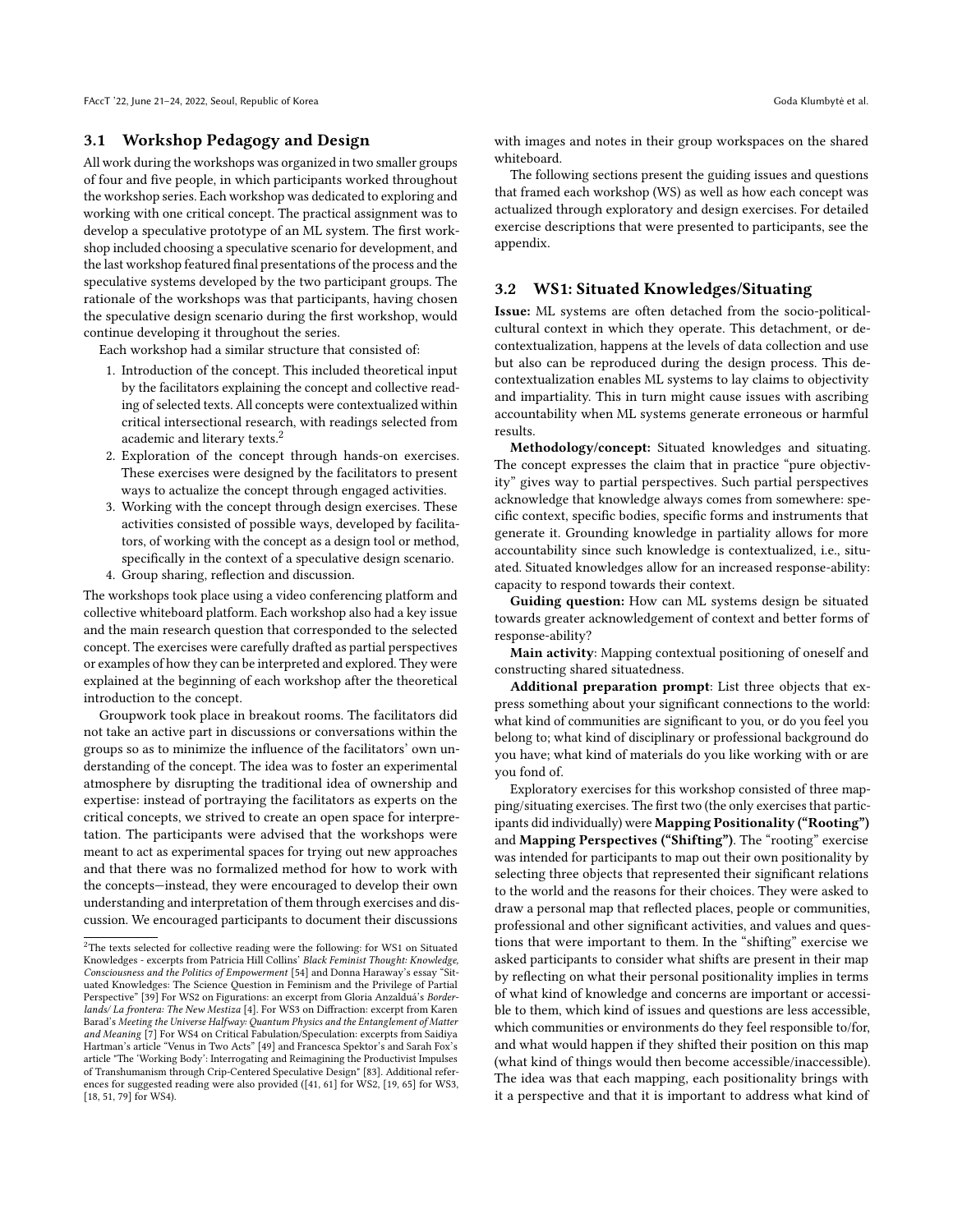perspectives and responsibilities are implied or chosen in specific positionalities. The ideas of rooting and shifting were based on propositions for feminist activism and politics by feminist scholar Nira Yuval-Davis [\[91\]](#page-10-37).

The design exercise Situating Towards Collective Systems followed the two exploratory exercises and invited participants to construct a shared map or shared positionality of their work group. They did that by exploring their commonalities with regards to communities, disciplines, concerns that they share and also the parts where their contexts and experiences diverge. These discussions were then summarized and visually represented in a collective map that identified shared contexts and concerns or significant communities, shared values and perspectives, and significant differences in the group. The primary idea for this exercise was to allow participants to both get to know each other but also build a shared basis that included not only their similarities but also their differences, and to help them become aware of their partial perspectives.

At the end of this workshop, participants selected speculative ML system scenarios that they wanted to work on in their group. They could either chose from a list of suggestions, come up with their own scenario, or let the Oracle of Transfeminist Technologies<sup>[3](#page-4-0)</sup> – a creative card system presented during one of the social events of 2020 Conference on Fairness, Accountability, and Transparency – decide the parameters of the system. The pre-defined suggestions included typical examples of systems that are built using ML: a credit score system for a local government, a recommender system for a dating website, a prediction system for targeted healthcare. Participants could also mix-and match the different options. It was also important to tie these scenarios to their respective positionalities and shared values and concerns.

#### 3.3 WS2: Figurations/Figuring

Issue: ML systems are perceived as ahistorical, disembodied, neutral tools that are devoid of power relations. Furthermore, being computational, these systems are also perceived as somewhat immaterial, operating in the abstract "digital space". The more material aspects of systems come in through user modelling. Nonetheless, here the explicit attention is usually given to the interaction between the user and the technical system where both are perceived as distinct entities.

Methodology/concept: Figurations a.k.a. conceptual personae. Figurations are "materialistic mappings of situated, i.e., embedded and embodied, social positions" [\[16\]](#page-9-46) – in other words, materialdiscursive entities that account for particular historical, political, and material locations. They stitch together meanings and practices. Technologies are materialized figurations that bring together both actual physical technologies and clusters of meaning (narratives, discourses, imaginaries) surrounding them, which together form more or less stable assemblages or configurations.

Guiding question: How can ML systems design be geared towards recognizing and acting from the embodied, embedded and power-laden conditions of its position as well as the effects of ML systems?

Main activity: Building a figuration of ML system.

The exploratory exercises engaged with in this WS were Figuring Materials and Figuring Stories. The former required participants to look back at the materials that they indicated in additional preparatory prompts and investigate how these materials operate as figurations: what are they made of, how they come to be made, how do they feel, how can they be used, what kind of stories would they tell and perspectives would they open up if they were animate. Due to time constraints, Figuring Materials exercise was not applied, and the groups worked on the second exercise, Figuring Stories. For that, they were tasked with weaving a figuration as a structuring metaphor or conceptual imaginary that emerges from the shared concerns or communities that they identified in their collective positionality map (see WS1). This was done in two parts: first, by looking more closely into and mapping out the shared concerns and/or communities that they had identified: the people or significant stakeholders that play a role, imaginaries or personified figures of speech that get used in those contexts, stories and narratives that are of importance, and even mythological, cultural, and literary figures that are associated with them. Then, for the second part, participants looked for a figuration that might emerge from these mappings that would be able to embody or otherwise play a role in the context of their shared concern/community. They investigated these figurations and structural metaphors by noting what role they might play and what might they signify.

This was then further applied in a design exercise, Figuring Systems. Participants addressed their own ML system/scenario as a figuration itself, inquiring into its material base (what kind of elements is it made of), its function, and its perspective and positionality. They drew and mapped out what kind of discursive elements it was made of: the stories and narratives that it invoked, how the system-as-figuration was related to the broader context in which it was supposed to function, and its impacts and relations to power in that context. Eventually, these exploratory and design exercises converged into an exploration of a figuration that was either embodying or acting as a structural metaphor for the speculative ML systems that the groups were developing.

Towards the end of this WS, participants concretized their ML systems by defining: their goal/task; the significant stakeholders that would take part in the design process; the main operations of the system; and a slogan or a tag line.

#### 3.4 WS3: Diffraction

Issue: ML systems design often lacks interdisciplinarity and an indepth understanding of the effects of its specific perspective. This prevents ML systems from attracting a wider range of expertise (or knowledge practices) and from being seen and understood in broader sociotechnical terms.

Methodology/concept: Diffracting the apparatus and tracing patterns of relations. Diffraction suggests that the apparatus of measurement and the tools of knowledge production themselves play one of the constitutive roles in generating knowledge. Diffraction generates patterns of interference, i.e., patterns of difference and relation, entangling processes of meaning-making and technology.

Guiding question: What are the effects of ML systems as complex apparati of knowledge production?

Main activity: Mapping ML system as a diffractive apparatus.

<span id="page-4-0"></span><sup>3</sup> See [https://www.transfeministech.codingrights.org/.](https://www.transfeministech.codingrights.org/)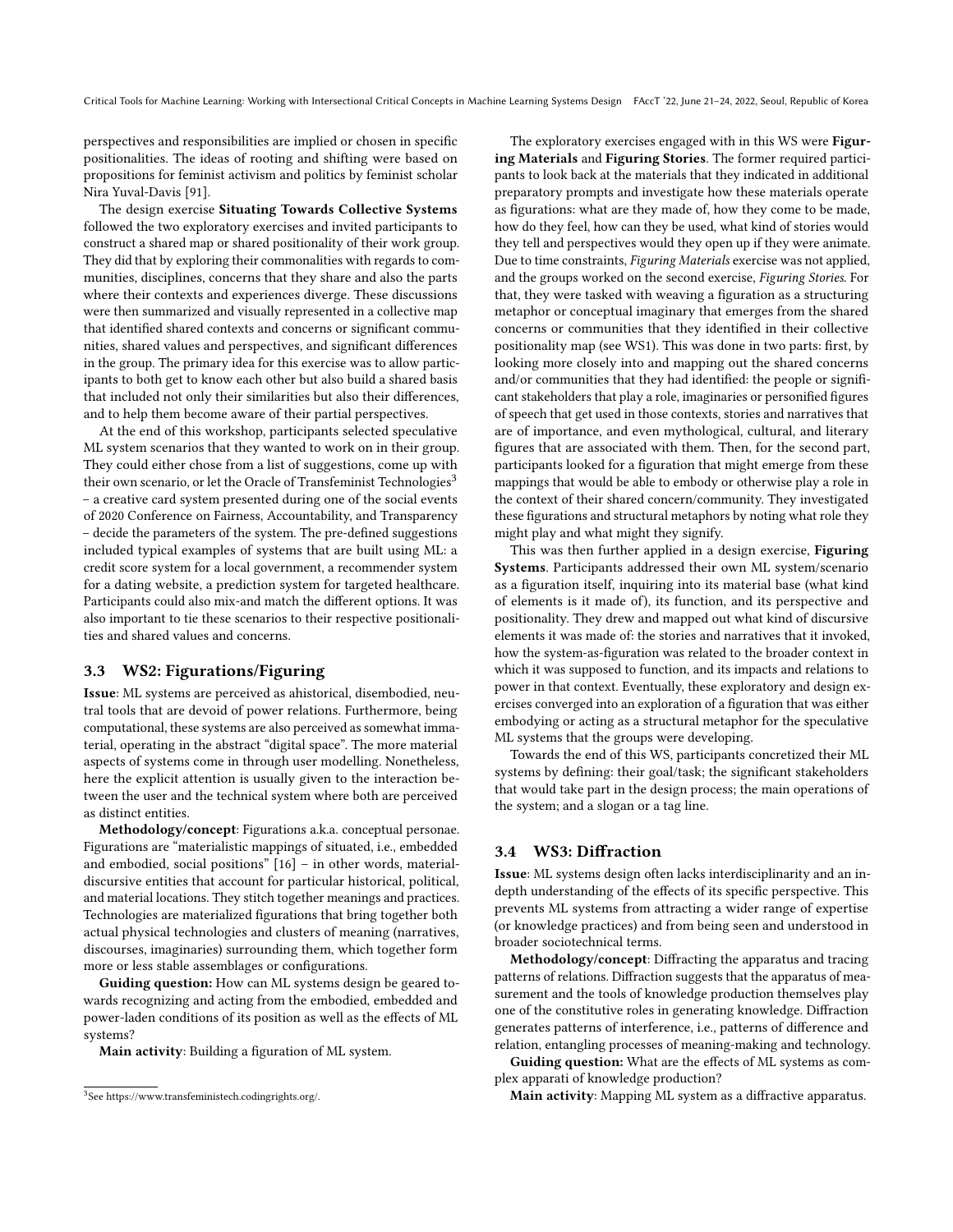This workshop started with participants further clarifying their ML system and its structure by discussing and deciding about its tasks, optimization criteria, the data, and the type of algorithm(s) it would require (e.g. natural language processing, neural networks, classification, or regression models, etc. – these could be as concrete or abstract as groups wanted). They were also introduced to the classical ML design workflow. After further clarifying the parameters of their systems, participants then engaged in a combined design and exploratory exercise Diffracting ML. Pointing out that in the diffraction experiments in physics the experimental apparatus itself actively shapes the experimental situation and its outcomes, we asked participants to address their ML system as a diffractive apparatus. This consisted of three steps: identifying the societal/contextual, technical, discursive/value, and operational/logical elements of their ML-system-as-diffractive-apparatus and then diagramming the relations between those elements. Three categories of relations were suggested: constructive (one element constructs another), disruptive, and relations of interference. Participants came up with visual schematics of elements of their system and relations between them. Based on this, they reflected on broader societal effects of their systems (would it introduce new or change existing values? Intervene in the way we understand certain phenomena? Introduce new relations between communities or phenomena?). The final step was to go back to the characteristics of the system that they identified at the beginning of the WS and reflect on what they might want to change or adjust, in view of possible diffractive effects of their ML systems.

#### 3.5 WS4: Critical Fabulation and Speculation

Issue: ML systems are thick material-discursive knots, however in design they are regarded as discourse- and story-free objects/systems. Furthermore, biases emerging in ML systems often signal not only negative impacts but exclusions of specific voices, perspectives, and histories.

Methodology/concept: Critical fabulation/speculation. Critical fabulation entails speculative thought and imagination but it positions those activities against the absent imaginaries and loci of power hierarchies. In particular, critical fabulations are methodological tools to address missing imaginaries and missing perspectives. They provide an alternative to "white prototypicality" [3] and the "I-methodology" [77] that is prevalent in technology design.

Guiding question: How can the specific grounded perspectives and forms of collective and personal accountability be addressed in ML systems design? How can these perspectives be designed with more inclusion?

Main activity: Fabulating and prototyping speculative ML systems.

The last workshop consisted of three exercises and a final presentation. First, participants engaged in Writing Design Narratives – short fabulated stories about their ML system and its use that included anticipated users and/or stakeholders, scenarios of use, potentially hinting at the role of the figuration that they identified in WS2, and what kind of difference the system might make for its users. Then, they spent some time on Analyzing Narratives from a situated and critical perspective. Participants were asked to look more closely both at who figures prominently in their narrative,

from which perspective is it told, but also who or what perspectives might be missing or hidden from their narratives. By going through a series of questions identified in the exercise description, participants made notes and discussed what perspectives were represented in their narratives. They also discussed the broader significance of their ML system for those who might or might not be represented. Finally, they reflected on their own stakes in the design of this (type of) ML system, connecting it back to their personal positionality.

Following this, participants did a second design exercise, Fabulating with Critical Perspectives. Building on the introduction of the critical fabulation concept as a political tool that foregrounds missing perspectives as well as accountability for the stories told and futures envisioned, participants were asked to construct a new fabulation by incorporating the insights from their critical analysis. Specifically, we asked them to consider how their system could center less heard voices or address absences, alternative histories and practices, and collective and personal responsibility involved in its design. They were tasked to adopt a different perspective from the initial narrative and were encouraged to find collective ways of writing.

#### 4 WORKSHOP RESULTS AND KEY INSIGHTS

Throughout the workshops participants developed two speculative ML systems: "Time Capsule" and "Therisius". "Time Capsule", with a tag line "Body Speaks, We Listen", was an assistive technology aimed at empowering people in communicating about their health, particularly to healthcare professionals. The system was designed to use natural language processing, document matching and recommendation algorithms to generate a multimedia portfolio. This may contain images, sounds and video material to complement patient's descriptions of their health. Driven by values such as body autonomy and patient empowerment among others, the system would be a continuously evolving, co-designed (by artists, patients, doctors, researchers, and other stakeholders) tool. It would take multiple knowledge sources into account and center patient's knowledge of their health. The "Therisius" (variably also spelled as "Therisuis" and "Theresias") combined the words "thesaurus" and the name of Greek mythological figure Tiresias. It was designed as a digital educational tool, a crowd-sourced "entangled dictionary" and a "suggestor" to help users learn and understand the complex histories and implications of language. The tool would allow users to create their own dictionary pages, learn about history, context, and implications of various terms, and share knowledge. For instance, the tool might suggest to a user that a particular word be considered offensive and would substantiate suggestions with information about the context and histories of the word. Motivated by the shared values of inclusion, respect, and awareness, the creators of this tool envisioned it as an aid that maintains and supports user agency, facilitates understanding of different experiences and nuances around language, and supports multiple perspectives. These speculative prototypes were presented visually as mind maps (e.g. Figure [1\)](#page-6-0) that the groups created on the last day of the workshop series. Oral presentations also included the reading of speculative fabulations that accompanied them.

Overall participants spoke about the workshop positively. Notable was the openness to engage with critical concepts from a very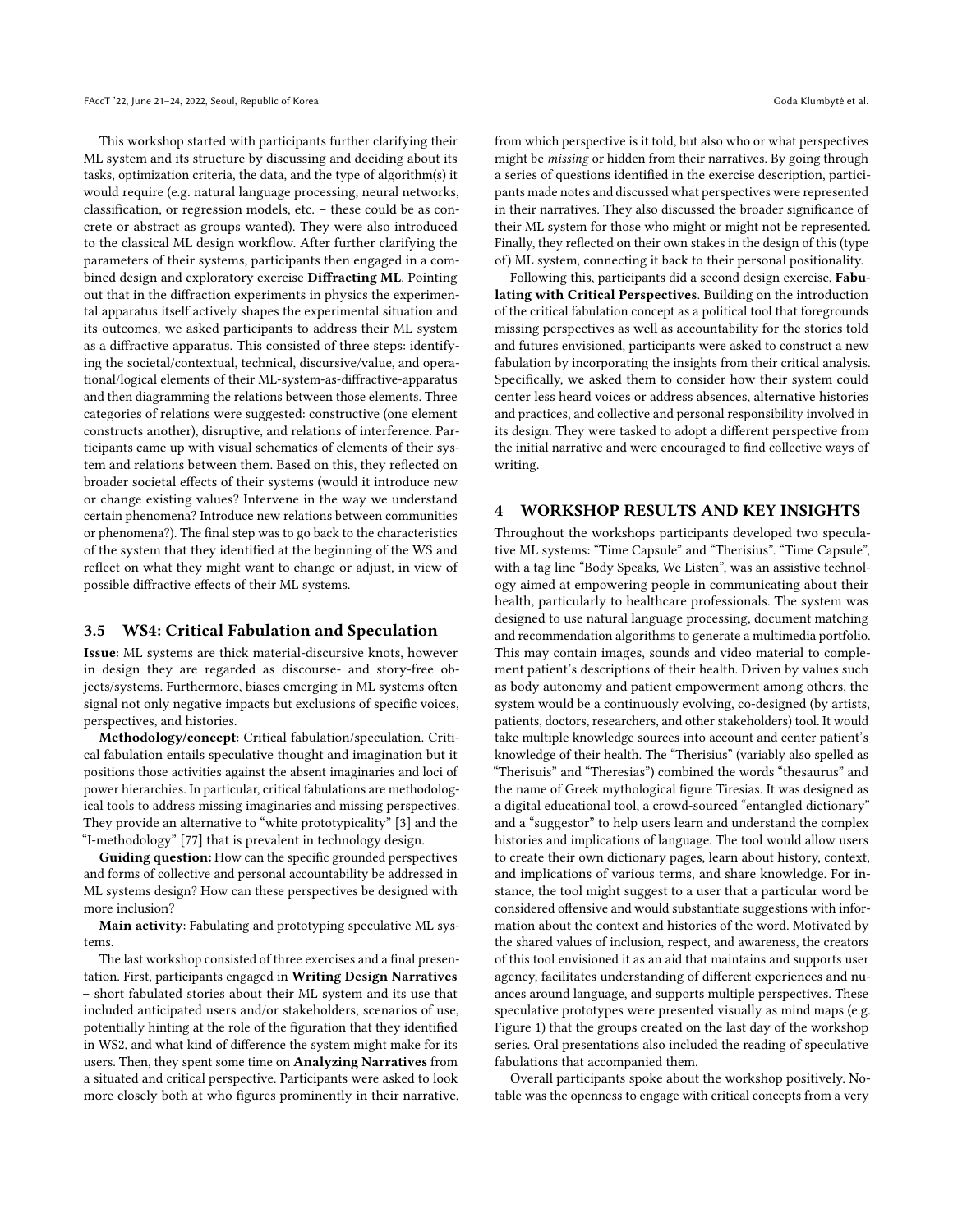<span id="page-6-0"></span>Critical Tools for Machine Learning: Working with Intersectional Critical Concepts in Machine Learning Systems Design FAccT '22, June 21–24, 2022, Seoul, Republic of Korea



Figure 1: Visual mind maps representing the two speculative projects developed by workshop participants.

different disciplinary field than participants' own backgrounds and the growing critical engagement with the concepts and the projects they were developing. Participants found it challenging to work through and with the concepts, which we attribute not only to the use of different disciplinary language, but also to the fact that these concepts required different modes of engagement than might be normally expected in computer science and/or ML. For instance, situating oneself as a person instead of striving for a neutral, impersonal perspective, being open to failure and the lack of guaranteed results, focusing on the process and discussion as modes of engagement and critical thinking, retaining instead of simplifying complexity in design results and process, bridging and shifting between the abstract concepts and concrete implementations – all these were reactions, reflections and notes that came up as challenging points in participants' discussions and feedback. We see these challenges however also as opportunities to develop more interdisciplinary curricula and epistemically more inclusive design methodologies when it comes to ML systems.

The key workshop results that we would like to highlight here therefore pertain not so much to the speculative technology prototypes that the participants developed, but to the process of working with critical concepts in ML systems design, and how this process pertains to fostering ML systems design towards more inclusive, contextualized, and accountable procedures and results. This process highlighted several key tensions that were notable in the sorts

of questions that the participants were struggling with, and in the work of preparing the workshop framework and actualizing the concepts through the exercises. In other words, we want to highlight the overall challenges and opportunities that emerge in the construction of more interdisciplinary ML systems design approaches. Namely, tensions emerged between:

- I. Actualization and understandability of concepts: how to actualize them in ways that do justice to their foundation without overburdening participants with too much information.
- II. Formalization and open-endedness: how to balance the need for formalized procedures that the disciplinary setting of computing often requires and the interpretative flexibility that is needed for critical reflection and for the work with critical theoretical concepts.
- III. Direct applicability of concepts-as-methods and more incremental orientation of the design process: how to navigate the disciplinary push towards applicability and pragmatics of computing methods versus the kind of structural, slowerpaced, and perspectival change that critical concepts can generate.

Each concept had a different role to play in this regard and brought different challenges and possibilities. Overall, however, we note that those tensions were generative in that they opened space for discussion and reflection on accountability and ethical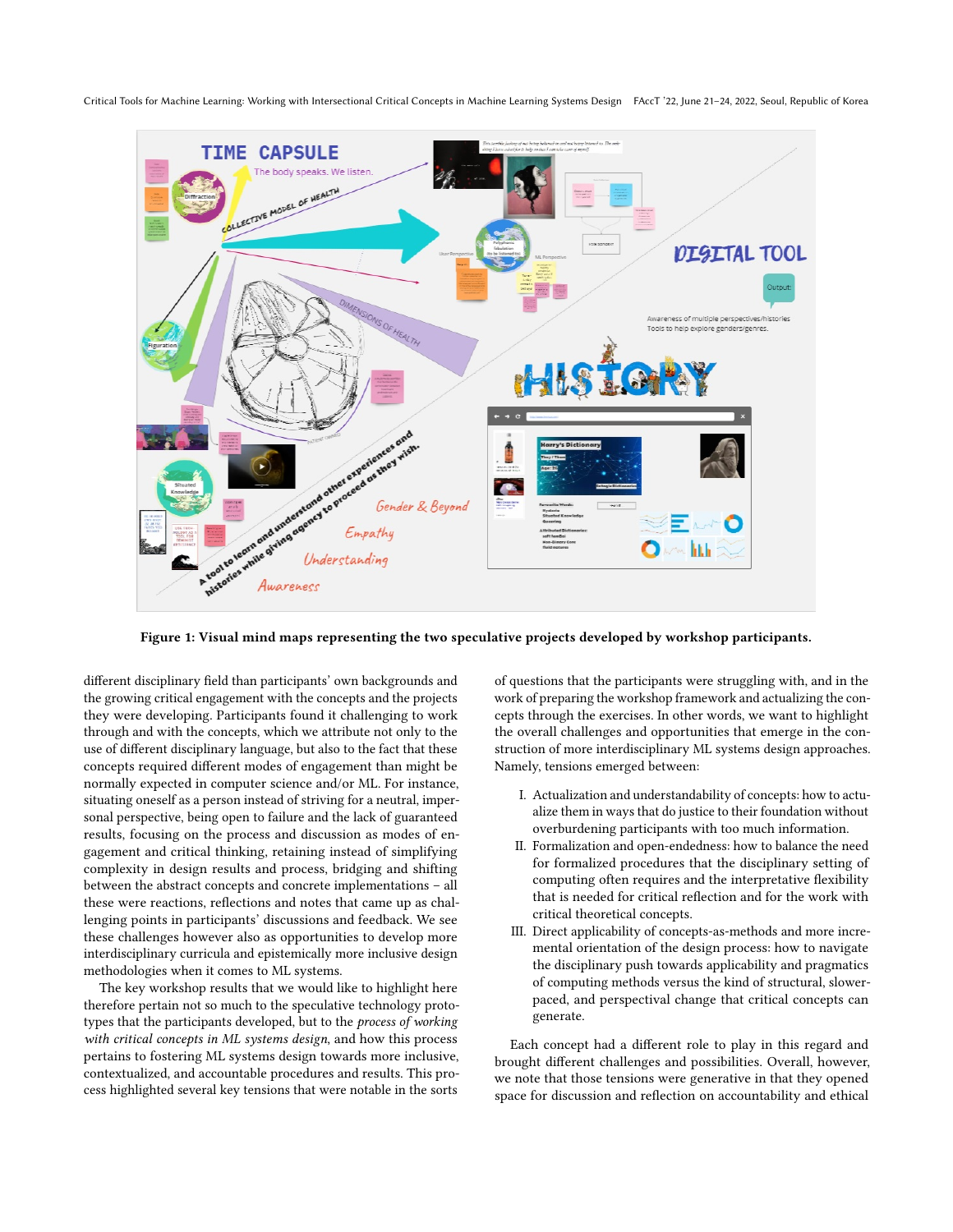choice, collective responsibility, and the challenges that come with interdisciplinary work.

# 4.1 Fostering Contextualization, Inclusivity, and Accountability Through Concept-Led Design

Situated knowledges as a concept was actualized through multiple mappings that allowed participants to both position themselves, reflect on their perspectives, as well as develop a collective positionality and identify shared concerns as a group. The important aspect of this process was that participants were encouraged to account for their positionality beyond standard identity categories (that they were free to choose to disclose or not) and also reflect on how their positionality (in terms of chosen values, discipline, as well as social positioning). Through situated, partial perspectives, they were invited to examine the kinds of claims their personal and disciplinary tools and practices afforded. Furthermore, this required participants to reflect on their own accountability: who did they feel that they were accountable to? Which communities and concerns really mattered to them? We consider such reflection to be a crucial part of moving towards both context-sensitivity and accountability of and in ML systems.

In a similar vein, the workshop on diffraction was designed to invite participants to address the possible effects of the systems they were designing. In this framework, technologies are understood as material configurations or assemblages that are not simply inserted into the social fabric but are agentive and active in constructing, disrupting and the overall shaping of existing relations as well as introducing new forms of social and material relations. This led participants to address contextualization of ML systems and their effects through a much wider scope, including social context and institutions, values and discourses, technological and disciplinary knowledges and operations, and the overall operational logic that gets introduced into the phenomena that ML systems engage.

Working with figurations helped generate the understanding of and envision ML systems as material-discursive mappings that are rooted in specific imaginaries. The way this concept was actualized closely resonated with the idea of "structuring metaphors" [\[1\]](#page-8-1) and the role that they play in imagining and developing new technologies. Here, the invitation was for participants not only to address the discursive level of imagination (understanding the system and its operations through a particular metaphor or figure) but also to connect it to material elements and practices as well as cultural contexts. Rooting systems in material as well as discursive contexts is crucial both for challenging the perceived disembodied nature of computing systems in general [\[12\]](#page-9-47), as well as for tethering accountability to social, cultural, and material foundations that the systems rest on. Furthermore, as a conceptual tool actualized through inviting participants to think through the cultural heritage available to them and their communities, this workshop contributed to a more inclusive design of ML systems. Inclusive here refers to not only to identities, but also, importantly, different knowledge practices (myth, storytelling, conceptual mapping) that are not necessarily part and parcel of conventional ML systems design toolkit.

Similarly, critical fabulation and speculation also invited inclusion in terms of methods (narrative writing and analysis, narrative

fabulation) and perspectives (by asking participants to fabulate from different perspectives). Furthermore, as a design approach that aims to orient towards building alliances, recuperation of silenced perspectives, interferences into dominant design narratives, and extension of capacities for accountability through design [\[17\]](#page-9-30), critical fabulation was introduced as a method that calls to account the designers and the systems they create. Critical fabulation is a political form of materially and contextually grounded, accountable storytelling that enables to think futures, pasts, and presents together in order to both recuperate absences in dominant narratives as well as to change possible futures. In the workshops it also drew attention to how matter itself is storied and how things that are made are never just pure "tools" but are embedded in and convey stories and histories.

All these concepts provided ways to guide the design process without over-structuring it. They acted as orienting and concretizing moments by actualizing certain ideas and orienting the design towards those ideas. This, however, required a delicate balance between providing sufficient information and background material for participants to grasp the concept and guiding exercises to actualize it, and leaving enough space for them to develop their own understanding and ways of putting the concept to work in practice. For that, an experimental (in a broadest sense), open space was needed, without constraints of immediate utility or applicability. The interpretative openness was crucial for keeping with the intersectional feminist and critical anti-racist, post-colonial ethos of allowing plural interpretations, modes of doing and knowing, and avoiding foreclosure of meaning and agency. This was often at odds with the more pragmatic and application-oriented requirements that characterize the work of technology design in general, and ML systems design in particular. Nonetheless, we argue that this tension is productive in that it brings forth and encourages the questioning of disciplinary premises and highlights the tensions that are part and parcel of reflections on justice, fairness, equity, equality, oppression, and power – concepts that can be equally hard to formalize.

# 4.2 Re-Orienting Accountability Towards Response-Ability and Fairness Towards Justice

The workshop series proposed and enacted a way of understanding accountability in ML systems as a process rather than a fixed requirement that can be encapsulated in a single method. This is not necessarily a new idea in research on accountability of technology [\[23,](#page-9-41) [53,](#page-10-38) [59,](#page-10-14) [84\]](#page-10-39) – the workshops, however, aimed at providing one way to actualize this idea. We proposed to participants to think of accountability as a process that relies on fostering the capacity to respond: response-ability [\[43\]](#page-9-32). This capacity depends not only on drawing official chains of accountability within organizations, but also on the deeper understanding of the histories and implications of technologies. This created palpable tensions for participants between critical theories that highlight processualism and the disciplinary conventions and pragmatic orientations of computing design that is often result-oriented. Nonetheless, such tension generated productive discussions and highlighted the idea that accountability is only possible when one is able to call one(self)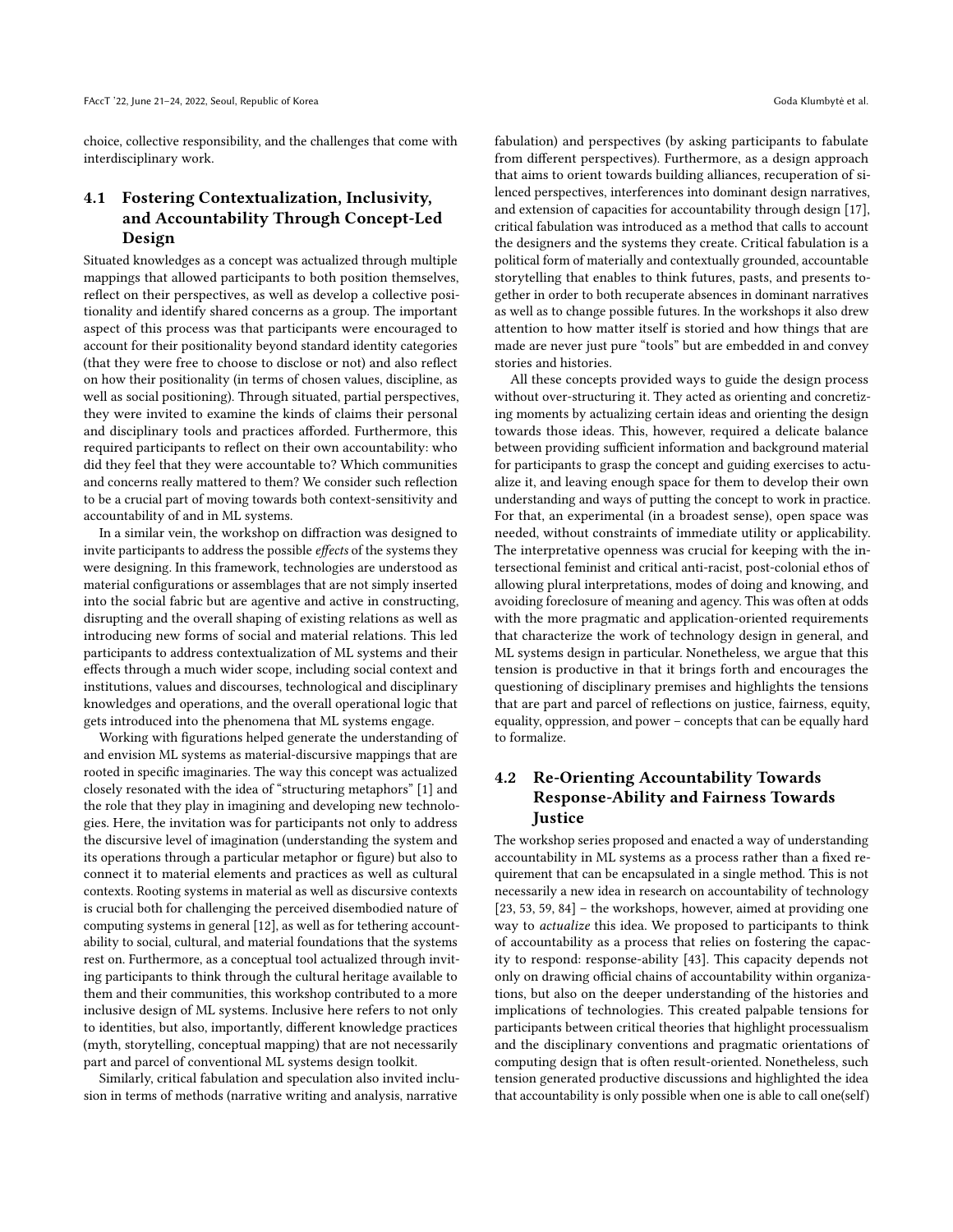and systems to account and implicates one(self) in the histories and effects of technologies. In the context of critical feminist, anti-racist, and radical thinking, response-ability is also rooted in collective reflection and action – an aspect that was also embedded in the structure of the workshops by focusing on group work.

Collectivity is also an important dimension in re-orienting questions of fairness towards questions of justice. As has been noted in various literature on fairness and justice in ML and algorithms [\[37,](#page-9-48) [58,](#page-10-6) [70,](#page-10-40) [87\]](#page-10-41), fairness can be a rather limiting concept, particularly as it can legitimize inequalities and has a limited scope of application [\[58\]](#page-10-6). The conceptual framework of these workshops encouraged participants to consider questions of exclusion, inclusion, and power, thus also steering the design process towards considerations of algorithmic justice, sensitivity to subjugated knowledges, and multiple ways of knowing. This was also done through including a broader scope of context that was taken as significant for ML systems design, as well as through prioritizing a plurality of disciplinary and other forms of knowledge (such as personal and collective experience) and design – in other words, epistemic plurality [\[89\]](#page-10-9).

Last but not least, considerations of power differentials, including inequalities and oppressions, ran as a constant red thread throughout the workshop series. All the concepts that led the design process emerge from and are contextualized within explicitly political intersectional, feminist, anti-racist, de- and post-colonial research. This is the case both with more abstract concepts such as "diffraction", as it is entangled in questions of power and politics of knowledge and objectivity, as well as with concepts such as "critical fabulation", which was initially conceived by Saidiya Hartman in the context of historiography and critical race theory as a method of working with the archives of slavery [\[49,](#page-9-21) [51,](#page-9-45) [52\]](#page-10-22). Following the positioning of critical concepts, the facilitators therefore streamlined reflexive questions on power and positionality throughout the exploratory and design exercises. The focus on power and a clear invitation to align with intersectional feminist, anti-racist, postcolonial, and overall power-critical concerns is both a challenge and a necessary part of such concept-led design work towards accountability and justice.

#### 5 CONCLUSION

In sum, this paper presented an example of working with critical intersectional concepts towards more contextualized, inclusive, and accountable ML systems design. Four concepts from intersectional feminist scholarship were selected: "situated knowledges", "figurations", "diffraction", and "critical fabulation/speculation". These were explored through a series of four workshops, actualizing the concepts through exploratory and design exercises. The concepts guided the design process, acting as orienting and concretizing moments, leading to questions of positioning, epistemic plurality, and power differentials. Apart from detailing the exercises and the workshop process, we have argued that the power of these concepts lies in working with them in an open, experimental setting and maintaining the tensions between open-endedness, interpretative flexibility, and the need for formalization. We have also argued that the critical concept-led workshops created a space where questions of fairness were re-oriented towards justice, and accountability

towards response-ability. Our goal is to offer this workshop framework as one example of how critical theoretical concepts from the humanities and social sciences can be worked with in ML systems design. This is certainly not the only possible way to do this, however, we hope that it can serve as a reference point and inspiration for further research and design.

In closing, we would like to offer some questions and reflections that we find important for the fostering of fairness and accountability in ML systems. One of the questions is how much the methodology we proposed can be adapted and implemented in more mainstream computer science ethics curricula and industry or professional development settings. Since this project was experimental and small in scope, this does remain an open question yet to be answered. Our initial suggestion is that working with critical intersectional concepts is possible in mainstream and industry contexts, yet it requires not only that humanities and social sciences concepts be "attuned" to computer science, but also that computer science holds itself open to these different disciplinary ways of knowing and doing. This requires creating the space for different processes and languages and adjusting expectations of what the work process and the end results might look like.

Through discussions with workshop participants, it became clear that it was important to highlight that there is no fool-proof way to implement fairness and accountability in and through systems design. Instead, what seemed important to us, is to position accountability and fairness as inextricably dependent on the process of making one(self) and systems and communities accountable through deliberate research and decision-making that is attentive to both the past, the present, and the future of sociotechnical lifeworlds. This also requires deliberate willingness to invest in fairness and accountability, to become response-able to the contexts, materials, and communities that ML systems operate within and affect, particularly if we are to create not simply fair but also just technologies. Such response-ability is as much a disposition, as it is a skill, and thus not easy to formalize and encapsulate within requirements and standards. Instead, we would like to suggest that tensions between formalization and open-endedness, different ways of knowing and doing (disciplinary and otherwise) need to be held open to foster the deliberation of values and ethics – in other words, a space must be kept open for political ground in/of design, in the broadest sense of the word.

#### ACKNOWLEDGMENTS

This research was conducted during a fellowship that was supported by the German Academic Exchange Service (DAAD) stipend within the program IFI – Internationale Forschungsaufenthalte für Informatikerinnen und Informatiker (Doktoranden), 2019-2022 (57515303). We are also grateful to anonymous peer reviewers for their helpful comments and constructive feedback.

#### REFERENCES

- <span id="page-8-1"></span>[1] Phillip E. Agre. 1997. Toward a Critical Technical Practice: Lessons Learned in Trying to Reform AI. In Social science, technical systems, and cooperative work. Beyond the great divide, Geoffrey C. Bowker, Susan L. Star, Les Gasser and William Turner, Eds. Computers, cognition, and work. Psychology Press, New York, 131–
- <span id="page-8-0"></span>157. [2] Syed M. Ali. 2016. A brief introduction to decolonial computing. XRDS 22, 4, 16–21. DOI: [https://doi.org/10.1145/2930886.](https://doi.org/10.1145/2930886)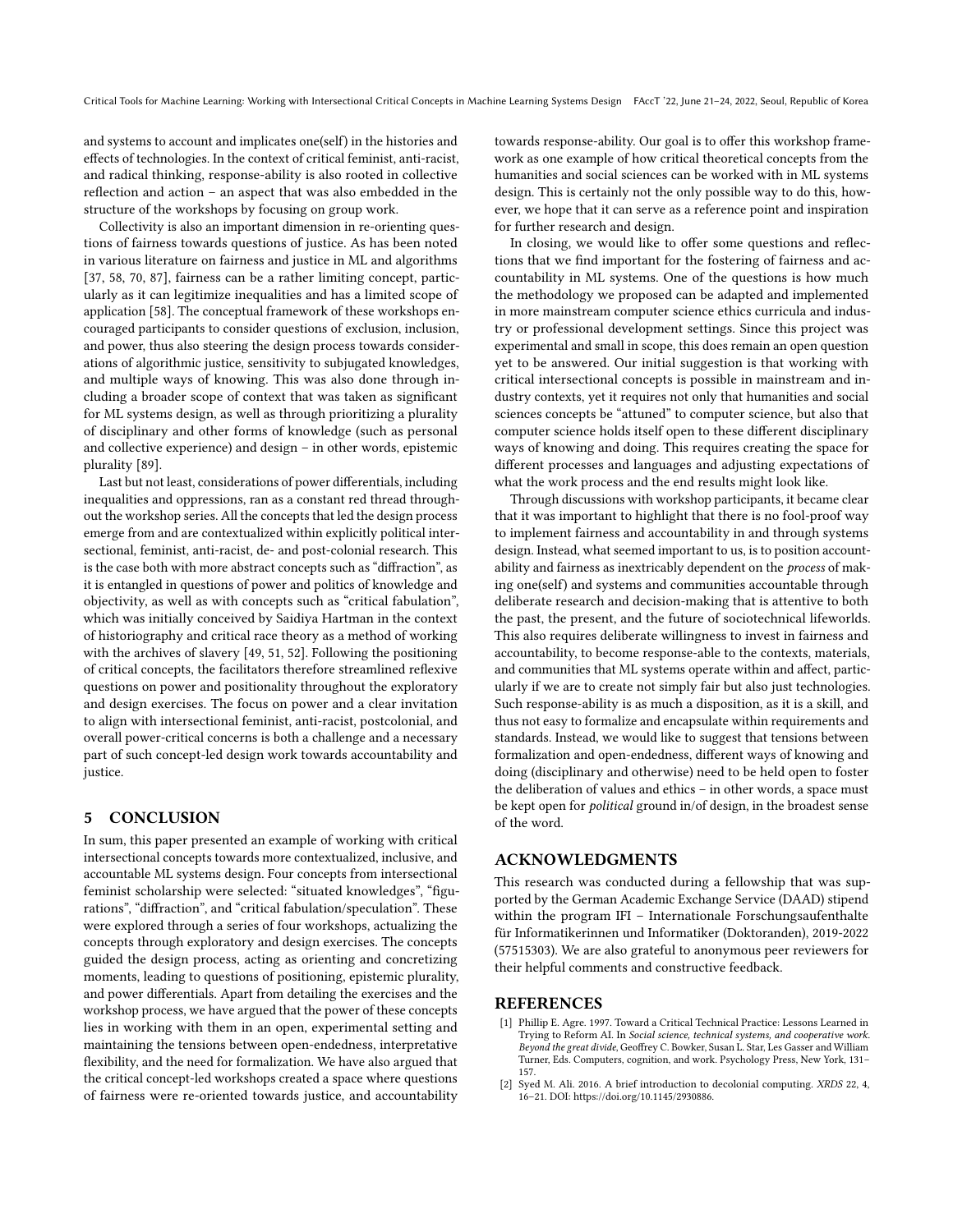FAccT '22, June 21–24, 2022, Seoul, Republic of Korea Goda Klumbyte et al. ˙

- <span id="page-9-37"></span>[3] Ramon Amaro. 2019. Artificial Intelligence: warped, colorful forms and their unclear geometries. In Schemas of Uncertainty. Soothsayers and Soft AI, Danae Io and Callum Copley, Eds. PUB/Sandberg Instituut, Amsterdam, 69–90.
- <span id="page-9-16"></span>[4] Gloria Anzalduá. 2012 [1987].Borderlands/ La frontera: The new Mestiza (4<sup>th</sup> edition). Aunt Lute Books, San Francisco.
- <span id="page-9-42"></span>[5] James Auger. 2013. Speculative design: crafting the speculation. Digital Creativity 24, 1, 11–35. DOI: [https://doi.org/10.1080/14626268.2013.767276.](https://doi.org/10.1080/14626268.2013.767276)
- <span id="page-9-19"></span>[6] Karen Barad. 2014. Diffracting Diffraction: Cutting Together-Apart. Parallax 20, 3, 168–187. DOI: [https://doi.org/10.1080/13534645.2014.927623.](https://doi.org/10.1080/13534645.2014.927623)
- <span id="page-9-20"></span>[7] Karen M. Barad. 2007. Meeting the universe halfway. Quantum physics and the entanglement of matter and meaning. Duke University Press, Durham, N.C.
- <span id="page-9-40"></span>[8] Shaowen Bardzell, Jeffrey Bardzell, Jodi Forlizzi, John Zimmerman, and John Antanitis. 2012. Critical design and critical theory. In Proceedings of the Designing Interactive Systems Conference on - DIS '12. ACM Press, New York, New York, USA, 288. DOI: [https://doi.org/10.1145/2317956.2318001.](https://doi.org/10.1145/2317956.2318001)
- <span id="page-9-34"></span>[9] Corinna Bath. 2014. Diffractive Design. In Gender-UseIT: HCI, Usability und UX unter Gendergesichtspunkten, Nicola Marsden, Ute Kempf, Doris Allhutter, Corinna Bath, Göde Both, Elisabeth Büllesfeld, Claude Draude, Dorothea Erharter, Leonhard Glomann, Melanie Irrgang, Veronika Kemper, Bente Knoll, Jasmin Link, Petra Lucht, Susanne Maaß, Tanja Paulitz, Bianca Prietl, Kristin Probstmeyer, Gabriele Schade, Saskia Sell, Ina Stegemöller, Jochen Süßmuth, Meinald T. Thielsch, Kamila Wajda, Elka Xharo and Christian Zagel, Eds. De Gruyter Oldenbourg, 27–36. DOI: [https://doi.org/10.1515/9783110363227.27.](https://doi.org/10.1515/9783110363227.27)
- <span id="page-9-22"></span>[10] Peter L. Berger and Thomas Luckmann. 1966. The Social Construction of Reality. Random House, London.
- <span id="page-9-4"></span>[11] Abeba Birhane. 2021. Algorithmic injustice: a relational ethics approach. Patterns 2, 2, 100205. DOI: [https://doi.org/10.1016/j.patter.2021.100205.](https://doi.org/10.1016/j.patter.2021.100205)
- <span id="page-9-47"></span>[12] Jean-François Blanchette. 2011. A material history of bits. J. Am. Soc. Inf. Sci. 62, 6, 1042–1057. DOI: [https://doi.org/10.1002/asi.21542.](https://doi.org/10.1002/asi.21542)
- <span id="page-9-0"></span>[13] Tolga Bolukbasi, Kai-Wei Chang, James Y. Zou, Venkatesh Saligrama, and Adam T. Kalai. 2016. Man is to Computer Programmer as Woman is to Homemaker? Debiasing Word Embeddings. In Advances in Neural Information Processing Systems,  $29.1 - 9.$
- <span id="page-9-31"></span>[14] Rosi Braidotti. 2001. On Conceptual Personae and Historical Narratives. A comment on History and Poststructuralist Philosophy. In Gender, die Tücken einer Kategorie, Claudia Honegger, Caroline Arni and Joan W. Scott, Eds. Chronos, Zürich, 65–75.
- <span id="page-9-17"></span>[15] Rosi Braidotti. 2011. Nomadic subjects. Embodiment and sexual difference in contemporary feminist theory (2<sup>nd</sup> ed.). Columbia University Press, New York, Chichester.
- <span id="page-9-46"></span><span id="page-9-30"></span>[16] Rosi Braidotti. 2013. The Posthuman. Polity, Cambridge. [17] Rosi Braidotti. 2018. A Theoretical Framework for the Critical Posthu-
- manities. Theory, Culture & Society May 2018. DOI: [https://doi.org/10.1177/](https://doi.org/10.1177/0263276418771486) [0263276418771486.](https://doi.org/10.1177/0263276418771486)
- <span id="page-9-35"></span>[18] Kirsten Bray and Christina Harrington. 2021. Speculative Blackness: Considering Afrofuturism in the Creation of Inclusive Speculative Design Probes. In Designing Interactive Systems Conference 2021. ACM, New York, NY, USA, 1793–1806. DOI: [https://doi.org/10.1145/3461778.3462002.](https://doi.org/10.1145/3461778.3462002)
- <span id="page-9-44"></span>[19] Loren Britton, Goda Klumbyte, and Claude Draude, 2019. Doing thinking: revisiting computing with artistic research and technofeminism. Digital Creativity 1, 1, 1–16. DOI: [https://doi.org/10.1080/14626268.2019.1684322.](https://doi.org/10.1080/14626268.2019.1684322)
- <span id="page-9-38"></span>[20] Simone Browne. 2015. Dark Matters. On the Surveillance of Blackness. Duke University Press, Durham.
- <span id="page-9-3"></span>[21] Joy Buolamwini and Timnit Gebru. 2018. Gender Shades: Intersectional Accuracy Disparities in Commercial Gender Classification. In Proceedings of the 1st Conference on Fairness, Accountability and Transparency. Proceedings of Machine Learning Research. PMLR, 77–91.
- <span id="page-9-1"></span>[22] Angel A. Cabrera, Will Epperson, Fred Hohman, Minsuk Kahng, Jamie Morgenstern, and Duen H. Chau. 2019. FAIRVIS: Visual Analytics for Discovering Intersectional Bias in Machine Learning. In 2019 IEEE Conference on Visual Analytics Science and Technology (VAST). IEEE, 46–56. DOI: [https://doi.org/10.1109/](https://doi.org/10.1109/VAST47406.2019.8986948) [VAST47406.2019.8986948.](https://doi.org/10.1109/VAST47406.2019.8986948)
- <span id="page-9-41"></span>[23] Florian Cech. 2020. Beyond Transparency. In Companion of the 2020 ACM International Conference on Supporting Group Work. ACM, New York, NY, USA, 11–14. DOI: [https://doi.org/10.1145/3323994.3371015.](https://doi.org/10.1145/3323994.3371015)
- <span id="page-9-8"></span>[24] Sarah Ciston. 2019. Intersectional AI Is Essential. CITAR Journal 11, 2, 3–8. DOI: [https://doi.org/10.7559/citarj.v11i2.665.](https://doi.org/10.7559/citarj.v11i2.665)
- <span id="page-9-28"></span>[25] Patricia H. Collins. 2016. Black Feminist Thought as Oppositional Knowledge. Departures in Critical Qualitative Research 5, 3, 133–144. DOI: [https://doi.org/10.](https://doi.org/10.1525/dcqr.2016.5.3.133) [1525/dcqr.2016.5.3.133.](https://doi.org/10.1525/dcqr.2016.5.3.133)
- <span id="page-9-5"></span>[26] Sasha Costanza-Chock. 2020. Design justice. Community-led practices to build the worlds we need. Information policy. The MIT Press, Cambridge Massachusetts.
- <span id="page-9-36"></span>[27] Michael B. Dando, Nathan Holbert, and Isabel Correa. 2019. Remixing Wakanda: Envisioning Critical Afrofuturist Design Pedagogies. In Proceedings of FabLearn 2019. ACM, New York, NY, USA, 156–159. DOI: [https://doi.org/10.1145/3311890.](https://doi.org/10.1145/3311890.3311915) [3311915.](https://doi.org/10.1145/3311890.3311915)
- <span id="page-9-6"></span>[28] Kinjal Dave. 2019. Systemic Algorithmic Harms. Theories of "bias" alone will not enable us to engage in critiques of broader socio-technical systems. (2019). Retrieved from [https://points.datasociety.net/systemic-algorithmic-](https://points.datasociety.net/systemic-algorithmic-harms-e00f99e72c42)

[harms-e00f99e72c42.](https://points.datasociety.net/systemic-algorithmic-harms-e00f99e72c42)

- <span id="page-9-43"></span>[29] Sara Diamond, Justine de Ridder, Khalid Hassan, and Bruno Emond. 2021. Design for our times: workshop 4: speculative design, AI, machine learning and design. DOI: [https://doi.org/10.4224/40002673.](https://doi.org/10.4224/40002673)
- <span id="page-9-29"></span>[30] Claude Draude, Goda Klumbyte, Phillip Lücking, and Pat Treusch. 2019. Situated algorithms: a sociotechnical systemic approach to bias. OIR 44, 2, 325–342. DOI: [https://doi.org/10.1108/OIR-10-2018-0332.](https://doi.org/10.1108/OIR-10-2018-0332)
- <span id="page-9-13"></span>[31] Sheena Erete, Aarti Israni, and Tawanna Dillahunt. 2018. An intersectional approach to designing in the margins. Interactions 25, 3, 66–69. DOI: [https:](https://doi.org/10.1145/3194349) [//doi.org/10.1145/3194349.](https://doi.org/10.1145/3194349)
- <span id="page-9-9"></span>[32] James R. Foulds, Rashidul Islam, Kamrun N. Keya, and Shimei Pan. 2020. An Intersectional Definition of Fairness. In 2020 IEEE 36<sup>th</sup> International Conference on Data Engineering (ICDE). IEEE, 1918–1921. DOI: [https://doi.org/10.1109/ICDE48307.](https://doi.org/10.1109/ICDE48307.2020.00203) [2020.00203.](https://doi.org/10.1109/ICDE48307.2020.00203)
- <span id="page-9-14"></span>[33] Sarah Fox, Amanda Menking, Stephanie Steinhardt, Anna L. Hoffmann, and Shaowen Bardzell. 2017. Imagining Intersectional Futures: Feminist approaches in CSCW. In Companion of the 2017 ACM Conference on Computer Supported Cooperative Work and Social Computing - CSCW '17 Companion. ACM Press, New York, New York, USA, 387–393. DOI: [https://doi.org/10.1145/3022198.3022665.](https://doi.org/10.1145/3022198.3022665)
- <span id="page-9-7"></span>[34] Maya I. Ganesh and Emanuel Moss. 2022. Resistance and refusal to algorithmic harms: Varieties of 'knowledge projects'. Media International Australia 183, 1, 90–106. DOI: [https://doi.org/10.1177/1329878X221076288.](https://doi.org/10.1177/1329878X221076288)
- <span id="page-9-33"></span>[35] Chu H. Goh, Narayanan Kulathuramaiyer, and Tariq Zaman. 2017. Riding Waves of Change: A Review of Personas Research Landscape Based on the Three Waves of HCI. In Information and communication technologies for development. 14<sup>th</sup> IFIP WG 9.4 International Conference on Social Implications of Computers in Developing Countries, ICT4D 2017, Yogyakarta, Indonesia, May 22-24, 2017, proceedings / edited by Jyoti Choudrie, M. Sirajul Islam, Fathul Wahid, Julian M. Bass, Johanes Eka Priyatma, Jyoti Choudrie, M. S. Islam, Fathul Wahid, Julian M. Bass and Johanes E. Priyatma, Eds. IFIP advances in information and communication technology, 1868-4238, 504. Springer, Cham, 605–616. DOI: [https://doi.org/10.1007/978-3-319-](https://doi.org/10.1007/978-3-319-59111-7_49) [59111-7\\_49.](https://doi.org/10.1007/978-3-319-59111-7_49)
- <span id="page-9-10"></span>[36] Joanne E. Gray and Alice Witt. 2021. A feminist data ethics of care framework for machine learning. The what, why, who and how. First Monday 26, 12 - 6 December 2021. DOI: [https://doi.org/10.5210/fm.v26i12.11833.](https://doi.org/10.5210/fm.v26i12.11833)
- <span id="page-9-48"></span>[37] Lelia M. Hampton. 2021. Black Feminist Musings on Algorithmic Oppression. In Proceedings of the 2021 ACM Conference on Fairness, Accountability, and Transparency. ACM, New York, NY, USA, 1. DOI: [https://doi.org/10.1145/3442188.](https://doi.org/10.1145/3442188.3445929) [3445929.](https://doi.org/10.1145/3442188.3445929)
- <span id="page-9-11"></span>[38] Alex Hanna, Emily Denton, Andrew Smart, and Jamila Smith-Loud. 2020. Towards a Critical Race Methodology in Algorithmic Fairness. In Proceedings of the 2020 Conference on Fairness, Accountability, and Transparency. ACM, New York, NY, USA, 501–512. DOI: [https://doi.org/10.1145/3351095.3372826.](https://doi.org/10.1145/3351095.3372826)
- <span id="page-9-15"></span>[39] Donna Haraway. 1988. Situated Knowledges: The Science Question in Feminism and the Privilege of Partial Perspective. Feminist Studies 14, 3, 575–599. DOI: [https://doi.org/10.2307/3178066.](https://doi.org/10.2307/3178066)
- <span id="page-9-27"></span>[40] Donna Haraway. 1996. Modest\_Witness@Second\_Millennium. Female-Man© Meets\_OncoMouse™. Feminism and Technoscience. Routledge, New York, London.
- <span id="page-9-18"></span>[41] Donna J. Haraway. 1991. A Cyborg Manifesto. Technology and Socialist Feminism In the Late Twentieth Century. In Simians, Cyborgs and Women. The Reinvention of Nature. Routledge, New York, 149–181.
- <span id="page-9-23"></span>[42] Donna J. Haraway. 1991. Simians, Cyborgs and Women. The Reinvention of Nature. Routledge, New York.
- <span id="page-9-32"></span>[43] Donna J. Haraway. 2016. Staying with the trouble. Making kin in the Chthulucene. Duke University Press, Durham.
- <span id="page-9-24"></span>[44] Sandra Harding. 1991. Whose Science? Whose Knowledge? Thinking from Women's Lives. Cornell University Press, New York.
- <span id="page-9-25"></span>[45] Sandra G. Harding. 1998. Is science multicultural? Postcolonialisms, feminisms, and epistemologies ([Nachdr.]). Race, gender, and science. Indiana Univ. Press, Bloomington, Ind.
- <span id="page-9-26"></span>[46] Sandra G. Harding. 2008. Sciences from below. Feminisms, postcolonialities, and modernities. Next wave: New directions in women's studies. Duke University Press, Durham.
- <span id="page-9-2"></span>[47] Moritz Hardt, Eric Price, and Nathan Srebro. 2016. Equality of Opportunity in Supervised Learning.
- <span id="page-9-12"></span>[48] Fox D. Harrell. 2010. Toward a Theory of Critical Computing: The Case of Social Identity Representation in Digital Media Applications. CTheory Code Drift: Essays in Critical Digital Studies, cds006.
- <span id="page-9-21"></span>[49] Saidiya Hartman. 2008. Venus in Two Acts. Small Axe: A Caribbean Journal of Criticism 12, 2, 1–14. DOI: [https://doi.org/10.1215/-12-2-1.](https://doi.org/10.1215/-12-2-1)
- <span id="page-9-39"></span>[50] Saidiya Hartman. 2020. Wayward Lives, Beautiful Experiments: Intimate Histories of Riotous Black Girls, Troublesome Women, and Queer Radicals (First edition). W.W. Norton & Company, New York.
- <span id="page-9-45"></span>[51] Saidiya Hartman and Frank B. Wilderson. 2003. The Position of the Unthought. Qui Parle 13, 2, 183–201.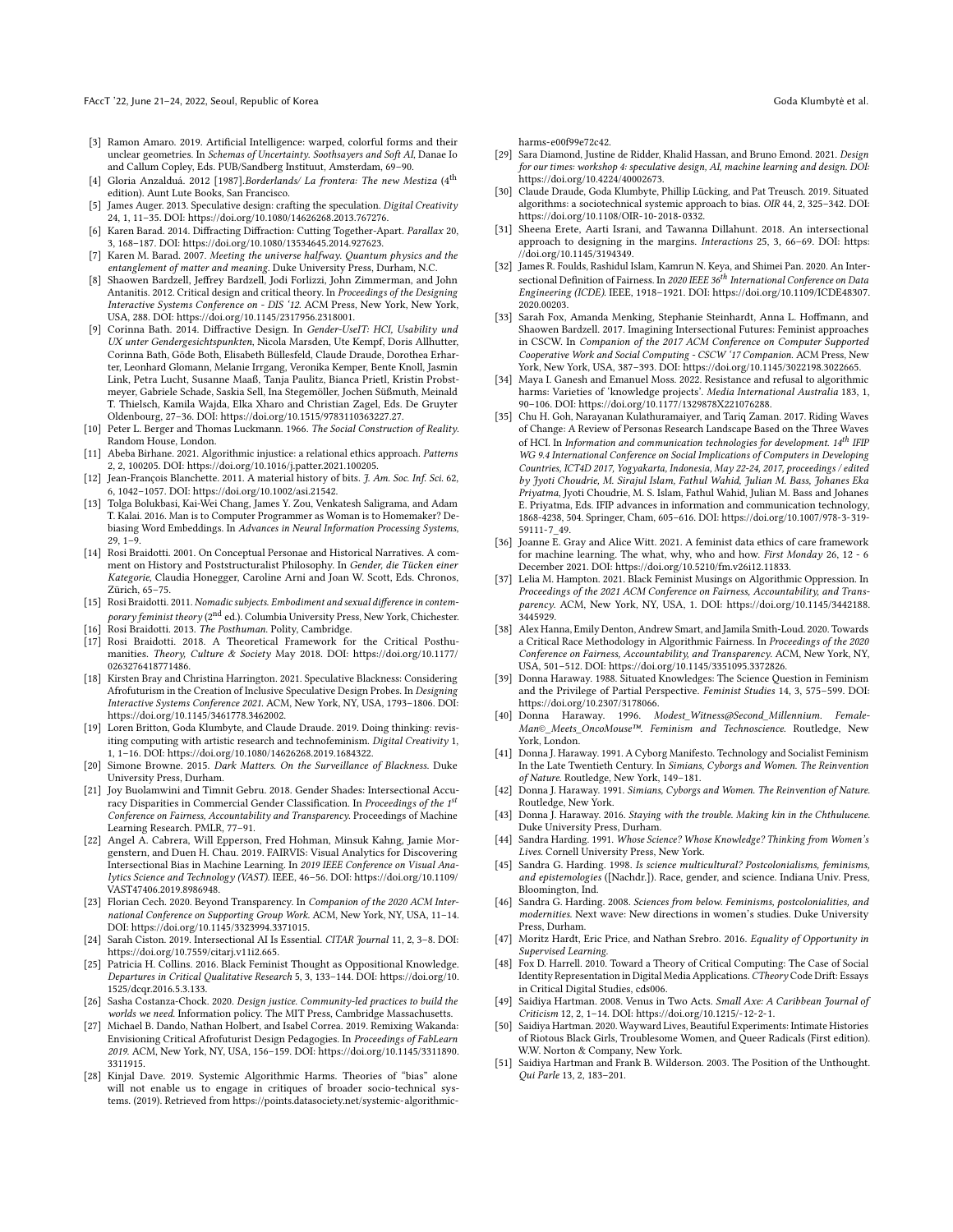Critical Tools for Machine Learning: Working with Intersectional Critical Concepts in Machine Learning Systems Design FAccT '22, June 21–24, 2022, Seoul, Republic of Korea

- <span id="page-10-22"></span>[52] Saidiya V. Hartman. 2008. Lose your mother. A journey along the Atlantic slave route (1. paperback edition). Farrar Straus & Giroux, New York.
- <span id="page-10-38"></span>[53] Jaz Hee-jeong Choi, Laura Forlano, and Denisa Kera. 2020. Situated Automation. In Proceedings of the  $16^{th}$  Participatory Design Conference 2020 - Participation(s) Otherwise - Volume 2. ACM, New York, NY, USA, 5–9. DOI: [https://doi.org/10.](https://doi.org/10.1145/3384772.3385153) [1145/3384772.3385153.](https://doi.org/10.1145/3384772.3385153)
- <span id="page-10-21"></span>[54] Patricia Hill Collins. 1991. Black Feminist Thought. Knowledge, consciousness, and the politics of empowerment. Routledge, New York.
- <span id="page-10-17"></span>[55] Lilly Irani, Janet Vertesi, Paul Dourish, Kavita Philip, and Rebecca E. Grinter. 2010. Postcolonial computing: A Lens on design and development. In Proceedings of the  $28^{th}$  international conference on Human factors in computing systems - CHI '10. ACM Press, New York, New York, USA, 1311–1320. DOI: [https://doi.org/10.](https://doi.org/10.1145/1753326.1753522) [1145/1753326.1753522.](https://doi.org/10.1145/1753326.1753522)
- <span id="page-10-12"></span>[56] Abigail Z. Jacobs and Hanna Wallach. 2021. Measurement and Fairness. In Proceedings of the 2021 ACM Conference on Fairness, Accountability, and Transparency. ACM, New York, NY, USA, 375–385. DOI: [https://doi.org/10.1145/](https://doi.org/10.1145/3442188.3445901) [3442188.3445901.](https://doi.org/10.1145/3442188.3445901)
- <span id="page-10-13"></span>[57] Christine Kaeser-Chen, Elizabeth Dubois, Friederike Schüür, and Emanuel Moss. 2020. Positionality-aware machine learning. In Proceedings of the 2020 Conference on Fairness, Accountability, and Transparency. ACM, New York, NY, USA, 704. DOI: [https://doi.org/10.1145/3351095.3375666.](https://doi.org/10.1145/3351095.3375666)
- <span id="page-10-6"></span>[58] Maximilian Kasy and Rediet Abebe. 2021. Fairness, Equality, and Power in Algorithmic Decision-Making. In Proceedings of the 2021 ACM Conference on Fairness, Accountability, and Transparency. ACM, New York, NY, USA, 576–586. DOI: [https://doi.org/10.1145/3442188.3445919.](https://doi.org/10.1145/3442188.3445919)
- <span id="page-10-14"></span>[59] Michael Katell, Meg Young, Dharma Dailey, Bernease Herman, Vivian Guetler, Aaron Tam, Corinne Bintz, Daniella Raz, and P. M. Krafft. 2020. Toward situated interventions for algorithmic equity. In Proceedings of the 2020 Conference on Fairness, Accountability, and Transparency. ACM, New York, NY, USA, 45–55. DOI: [https://doi.org/10.1145/3351095.3372874.](https://doi.org/10.1145/3351095.3372874)
- <span id="page-10-28"></span>[60] Yarden Katz. 2020. Artificial whiteness. Politics and ideology in artificial intelligence. Columbia University Press, New York.
- <span id="page-10-27"></span>[61] Goda Klumbyte, Claude Draude, and Loren Britton. 2020. Re-Imagining HCI: New Materialist Philosophy and Figurations as Tool for Design.
- <span id="page-10-32"></span>[62] Bogdan Kulynych, David Madras, Smitha Milli, Inioluwa D. Raji, Angela Zhou, and Richard Zemel. 2020. Participatory Approaches to Machine Learning (Workshop) (2020). Retrieved 01/20/2022 from [https://participatoryml.github.io/.](https://participatoryml.github.io/)
- <span id="page-10-15"></span>[63] Neha Kumar and Naveena Karusala. 2019. Intersectional Computing. Interactions XXVI, 2, 50.
- <span id="page-10-24"></span>[64] Bruno Latour. 1996. On actor-network theory. A few clarifications plus more than a few complications. Soziale Welt 47, 369–381.
- <span id="page-10-35"></span>[65] Lucian Leahu. 2016. Ontological Surprises: A Relational Perspective on Machine Learning. In Proceedings of the 2016 ACM Conference on Designing Interactive Systems - DIS '16. ACM Press, New York, New York, USA, 182–186. DOI: [https:](https://doi.org/10.1145/2901790.2901840) [//doi.org/10.1145/2901790.2901840.](https://doi.org/10.1145/2901790.2901840)
- <span id="page-10-10"></span>[66] Susan Leavy. 2018. Gender bias in artificial intelligence. In Proceedings of the  $1^{st}$ International Workshop on Gender Equality in Software Engineering. ACM, New York, NY, USA, 14–16. DOI: [https://doi.org/10.1145/3195570.3195580.](https://doi.org/10.1145/3195570.3195580)
- <span id="page-10-11"></span>[67] Susan Leavy, Eugenia Siapera, and Barry O'Sullivan. 2021. Ethical Data Curation for AI: An Approach based on Feminist Epistemology and Critical Theories of Race. In Proceedings of the 2021 AAAI/ACM Conference on AI, Ethics, and Society. ACM, New York, NY, USA, 695–703. DOI[: https://doi.org/10.1145/3461702.](https://doi.org/10.1145/3461702.3462598) [3462598.](https://doi.org/10.1145/3461702.3462598)
- <span id="page-10-0"></span>[68] Derek Leben. 2020. Normative Principles for Evaluating Fairness in Machine Learning. In Proceedings of the AAAI/ACM Conference on AI, Ethics, and Society. ACM, New York, NY, USA, 86–92. DOI: [https://doi.org/10.1145/3375627.3375808.](https://doi.org/10.1145/3375627.3375808)
- <span id="page-10-1"></span>[69] Michelle S. A. Lee. 2019. Context-conscious fairness in using machine learning to make decisions. AI Matters 5, 2, 23–29. DOI: [https://doi.org/10.1145/3340470.](https://doi.org/10.1145/3340470.3340477) [3340477.](https://doi.org/10.1145/3340470.3340477)
- <span id="page-10-40"></span>[70] Alan Lundgard. 2020. Measuring justice in machine learning. In Proceedings of the 2020 Conference on Fairness, Accountability, and Transparency. ACM, New York, NY, USA, 680. DOI: [https://doi.org/10.1145/3351095.3372838.](https://doi.org/10.1145/3351095.3372838)
- <span id="page-10-7"></span>[71] Jacob Metcalf, Emanuel Moss, Elizabeth A. Watkins, Ranjit Singh, and Madeleine C. Elish. 2021. Algorithmic Impact Assessments and Accountability. In Proceedings of the 2021 ACM Conference on Fairness, Accountability, and Transparency. ACM, New York, NY, USA, 735–746. DOI: [https://doi.org/10.1145/3442188.3445935.](https://doi.org/10.1145/3442188.3445935)
- <span id="page-10-18"></span>[72] Mara Mills and Paula Chakravartty. 2018. Virtual Roundtable on "Decolonial Computing". Catalyst 4, 2, 1–4. DOI: [https://doi.org/10.28968/cftt.v4i2.29588.](https://doi.org/10.28968/cftt.v4i2.29588)
- <span id="page-10-31"></span>[73] Michael J. Muller and Allison Druin. 2003. Participatory Design: The Third Space in HCI. In The human-computer interaction handbook. Fundamentals, evolving technologies and emerging applications, Julie A. Jacko and Andrew Sears, Eds. Human factors and ergonomics. Erlbaum, Mahwah, NJ, 1051–1068.
- <span id="page-10-2"></span>[74] Chris Olah, Alexander Mordvintsev, and Ludwig Schubert. 2017. Feature Visualization. Distill 2, 11. DOI: [https://doi.org/10.23915/distill.00007.](https://doi.org/10.23915/distill.00007)
- <span id="page-10-19"></span>[75] Kavita Philip, Lilly Irani, and Paul Dourish. 2012. Postcolonial Computing. A Tactical Survey. Science, Technology, & Human Values 37, 1, 3–29. DOI: [https:](https://doi.org/10.1177/0162243910389594)

- <span id="page-10-8"></span>[//doi.org/10.1177/0162243910389594.](https://doi.org/10.1177/0162243910389594) [76] Inioluwa D. Raji, Morgan K. Scheuerman, and Razvan Amironesei. 2021. You Can't Sit With Us: Exclusionary Pedagogy in AI Ethics Education. In Proceedings of the 2021 ACM Conference on Fairness, Accountability, and Transparency. ACM, New York, NY, USA, 515–525. DOI: [https://doi.org/10.1145/3442188.3445914.](https://doi.org/10.1145/3442188.3445914)
- <span id="page-10-29"></span>[77] Els Rommes. 2002. Gender Scripts and the Internet - The Design and Use of Amsterdam's Digital City. Twente University Press, Twente.
- <span id="page-10-23"></span>[78] Daniela Rosner. 2020. Critical Fabulations. Reworking the methods and margins of design. MIT Press, Cambridge, MA.
- <span id="page-10-36"></span>[79] Daniela K. Rosner. 2018. Critical Fabulations. Reworking the Methods and Margins of Design. MIT Press, Cambridge.
- <span id="page-10-16"></span>[80] Ari Schlesinger, W. K. Edwards, and Rebecca E. Grinter. 2017. Intersectional HCI. In Proceedings of the 2017 CHI Conference on Human Factors in Computing Systems - CHI '17. ACM Press, New York, New York, USA, 5412–5427. DOI: [https://doi.org/10.1145/3025453.3025766.](https://doi.org/10.1145/3025453.3025766)
- <span id="page-10-20"></span>[81] Ari Schlesinger, Kenton P. O'Hara, and Alex S. Taylor. 2018. Let's Talk About Race. In Proceedings of the 2018 CHI Conference on Human Factors in Computing Systems - CHI '18. ACM Press, New York, New York, USA, 1-14. DOI: [https:](https://doi.org/10.1145/3173574.3173889) [//doi.org/10.1145/3173574.3173889.](https://doi.org/10.1145/3173574.3173889)
- <span id="page-10-5"></span>[82] Andrew D. Selbst, Danah Boyd, Sorelle A. Friedler, Suresh Venkatasubramanian, and Janet Vertesi. 2019. Fairness and Abstraction in Sociotechnical Systems. In Proceedings of the Conference on Fairness, Accountability, and Transparency - FAT\* '19. ACM Press, New York, New York, USA, 59–68. DOI: [https://doi.org/10.1145/](https://doi.org/10.1145/3287560.3287598) [3287560.3287598.](https://doi.org/10.1145/3287560.3287598)
- <span id="page-10-34"></span>[83] Franchesca Spektor and Sarah Fox. 2020. The 'Working Body': Interrogating and Reimagining the Productivist Impulses of Transhumanism through Crip-Centered Speculative Design. Somatechnics 10, 3, 327–354. DOI: [https://doi.org/](https://doi.org/10.3366/SOMA.2020.0326) [10.3366/SOMA.2020.0326.](https://doi.org/10.3366/SOMA.2020.0326)
- <span id="page-10-39"></span>[84] Lucy Suchman. 2002. Located accountabilities in technology production. Scandinavian Journal of Information Systems 14, 2, 91–105.
- <span id="page-10-26"></span>[85] Lucy Suchman. 2006. Human-Machine Reconfigurations. Cambridge University Press, Cambridge.
- <span id="page-10-25"></span>[86] Ann Swindler and Jorge Arditti. 1994. The New Sociology of Knowledge. Annual Review of Sociology 20, 305–329.
- <span id="page-10-41"></span>[87] Linnet Taylor. 2017. What is data justice? The case for connecting digital rights and freedoms globally. Big Data & Society 4, 2, 205395171773633. DOI: [https:](https://doi.org/10.1177/2053951717736335) [//doi.org/10.1177/2053951717736335.](https://doi.org/10.1177/2053951717736335)
- <span id="page-10-3"></span>[88] Sandra Wachter, Brent Mittelstadt, and Chris Russell. 2017. Counterfactual explanations without opening the black box: automated decisions and the GDPR. Harvard Journal of Law & Technology 3, 2, 841–887.
- <span id="page-10-9"></span>[89] Evelyn Wan, Aviva de Groot, Shazade Jameson, Mara Păun, Phillip Lücking, Goda Klumbyte, and Danny Lämmerhirt. 2020. Lost in translation: an interactive workshop mapping interdisciplinary translations for epistemic justice. In FAT\* '20: Proceedings of the 2020 Conference on Fairness, Accountability, and Transparency, 692.
- <span id="page-10-33"></span>[90] Jason S. Wong. 2018. Design and fiction: Imagining civic AI. Interactions 25, 6, 42–45. DOI: [https://doi.org/10.1145/3274568.](https://doi.org/10.1145/3274568)
- <span id="page-10-37"></span>[91] Nira Yuval-Davis. 1999. What is Transversal Politics? soundings 12, summer, 94–98.
- <span id="page-10-30"></span>[92] John Zimmerman and Jodi Forlizzi. 2014. Research Through Design in HCI. In .<br>*Ways of Knowing in HCI*, Judith S. Olson and Wendy A. Kellogg, Eds. Springer New York, New York, NY, 167–189. DOI: [https://doi.org/10.1007/978-1-4939-0378-8\\_8.](https://doi.org/10.1007/978-1-4939-0378-8_8)
- <span id="page-10-4"></span>[93] James Zou and Londa Schiebinger. 2018. AI can be sexist and racist - it's time to make it fair. Nature 559, 7714, 324–326. DOI: [https://doi.org/10.1038/d41586-018-](https://doi.org/10.1038/d41586-018-05707-8) [05707-8.](https://doi.org/10.1038/d41586-018-05707-8)

#### APPENDIX:

# A "CRITICAL TOOLS FOR MACHINE LEARNING" WORKSHOP FRAMEWORK AND EXERCISES

#### A.1 WS1: Situated Knowledges/Situating

Issue: ML systems are often detached from the socio-politicalcultural contexts in which they operate. This detachment, or decontextualization, happens at the levels of data collection and use but also can be reproduced during the design process. This decontextualization enables ML systems to lay claims to objectivity and impartiality. This in turn might cause issues with ascribing accountability when ML systems generate erroneous or harmful results.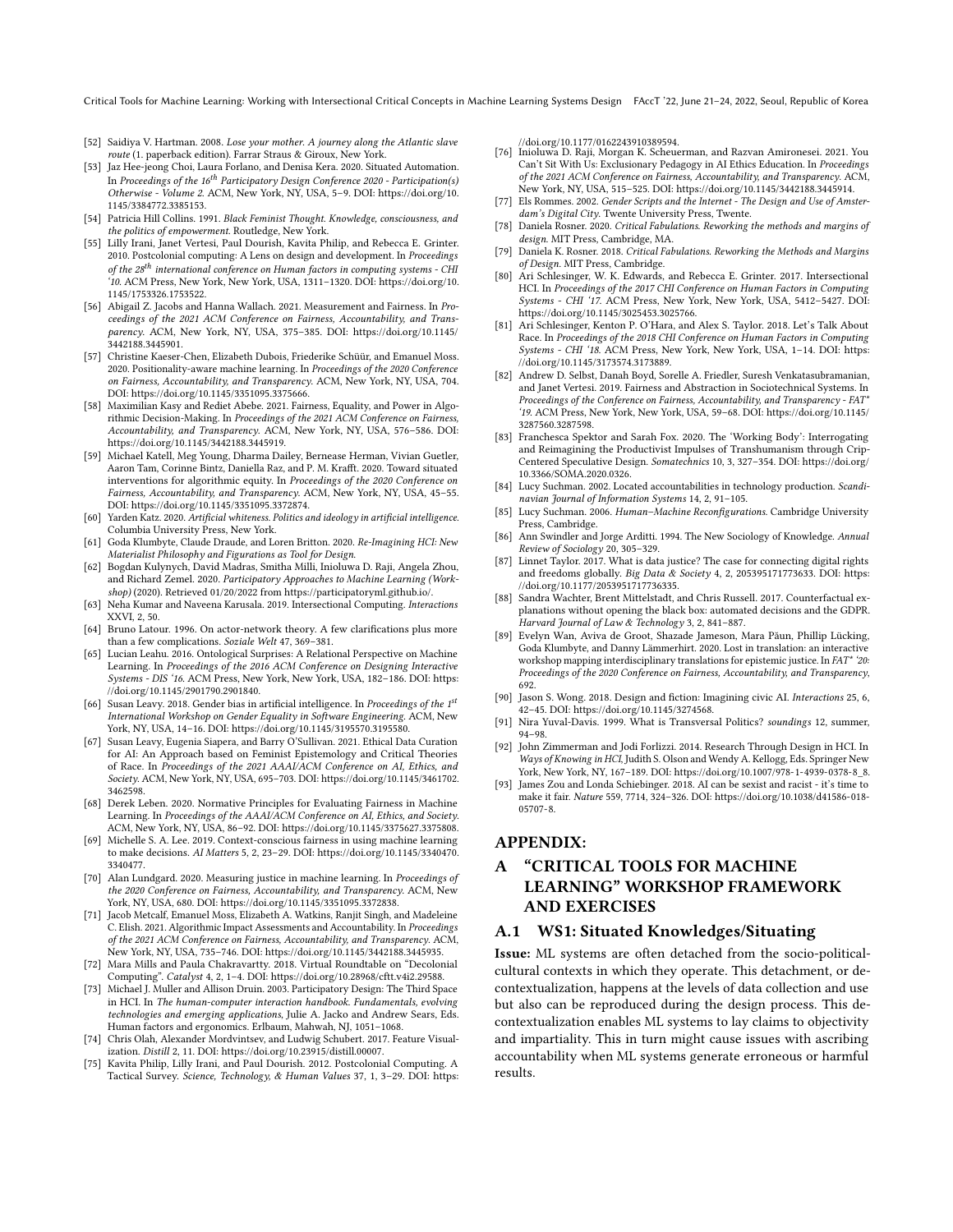Methodology/concept: Situated knowledges and situating. The concept expresses the claim that in practice "pure objectivity" gives way to partial perspectives. Such partial perspectives acknowledge that knowledge always comes from somewhere: specific context, specific bodies, specific forms and instruments that generate it. Grounding knowledge in partiality allows for more accountability since such knowledge is contextualized, i.e., situated. Situated knowledges allow for an increased response-ability: capacity to respond towards their context.

Guiding question: How can ML systems design be situated towards greater acknowledgement of context and better forms of response-ability?

Main activity: Mapping contextual positioning of oneself and constructing shared situatedness.

Additional preparation prompt: List three objects that express something about your significant connections to the world: what kind of communities are significant to you, or do you feel you belong to; what kind of disciplinary or professional background do you have; what kind of materials do you like working with or are you fond of.

A.1.1 Exploratory Exercise 1: Mapping Positionality ("Rooting"). Think about the objects that you selected that represent your relation to the world. Spend some time considering: Why did you chose these specific objects? What kind of relations do they signify for you? What kind of places, people and communities, activities do they relate to? What do they say about your background and the kind of questions and values that are important to you?

Map out your answers in the digital workspace. Your goal is to form a map that represents your rootedness and specific positionality, including:

- Places (for instance, geographic locations, but also other significant background)
- People and communities
- Professional and other significant activities
- Values or questions that are important to you

A.1.2 Exploratory Exercise 2: Mapping Perspectives ("Shifting"). Consider the following questions:

- When I am positioned on my own map, what are the phenomena, issues, situations, or concerns that I can most clearly see or attend to?
- What are the phenomena/questions/concerns that I cannot see or things that are blocked from within this map?
- Which communities/concerns/environments do I feel particularly responsible to? How do the professional or disciplinary tools that I have at my disposal help me or hinder me?
- If I am to position myself slightly differently within this map, how would this list of concerns/questions change?

Spend some time thinking about this and noting down your answers as an annotation to the map that you drew before.

A.1.3 Design Exercise: Situating Towards Collective Systems. See if you can bring your maps together and construct a shared common ground within your group. Draw a map of your own group rootedness. To do that, consider the following questions:

- What are the communities, disciplines, positionalities, or orientations that you share?
- What are the significant differences that allow for diverse perspectives to be kept in mind?
- What positions might be missing?
- Can you identify concerns or problems that are significant to all of you in some way?

Work collectively to construct a shared map. Your goal is to indicate the following on this map:

- Shared contexts and concerns or significant communities
- Shared values and perspectives
- Significant differences

## A.2 WS2: Figurations/Figuring

Issue: ML systems are perceived as ahistorical, disembodied, neutral tools that are devoid of power relations. Furthermore, being computational, these systems are also perceived as somewhat immaterial, operating in the abstract "digital space". The more material aspects of systems come in through user modelling. Nonetheless, here the explicit attention is usually given to the interaction between the user and the technical system where both are perceived as distinct entities.

Methodology/concept: Figurations a.k.a. conceptual personae. Figurations are mappings of situated, i.e., embedded and embodied, social positions – in other words, material-discursive entities that account for particular historical, political, and material locations. They stitch together meanings and practices. Technologies are materialized figurations that bring together both actual physical technologies and clusters of meaning (narratives, discourses, imaginaries) surrounding them, which together form more or less stable assemblages or configurations.

Guiding question: How can ML systems design be geared towards recognizing and acting from the embodied, embedded and power-laden conditions of its position as well as the effects of ML systems?

Main activity: Building a figuration of ML system.

A.2.1 Exploratory Exercise 1: Figuring Materials. Individually, explore the material that you indicated in your preparatory prompt from the previous day. Try to think about this material as a figuration. To help you do that, consider the following questions: What is it made of? Who made it? What is its history? How does it feel to the touch/taste/smell? What is the context of its use? What kind of emotions does it invoke? What are the stories related to it? What can it be made into? What can it know? Does it have memory? Does it have agency and if so, what kind? What is its body like? If it were animate, how would it see the world? What kind of concerns would it have or point to? What are the ways in which it relates to hierarchies of power? Make notes of your answers in the workspace.

Discuss together: What new perspectives, challenges or ideas does an understanding of this material as a figuration bring you? Is there something that you learned by thinking about it as a figuration?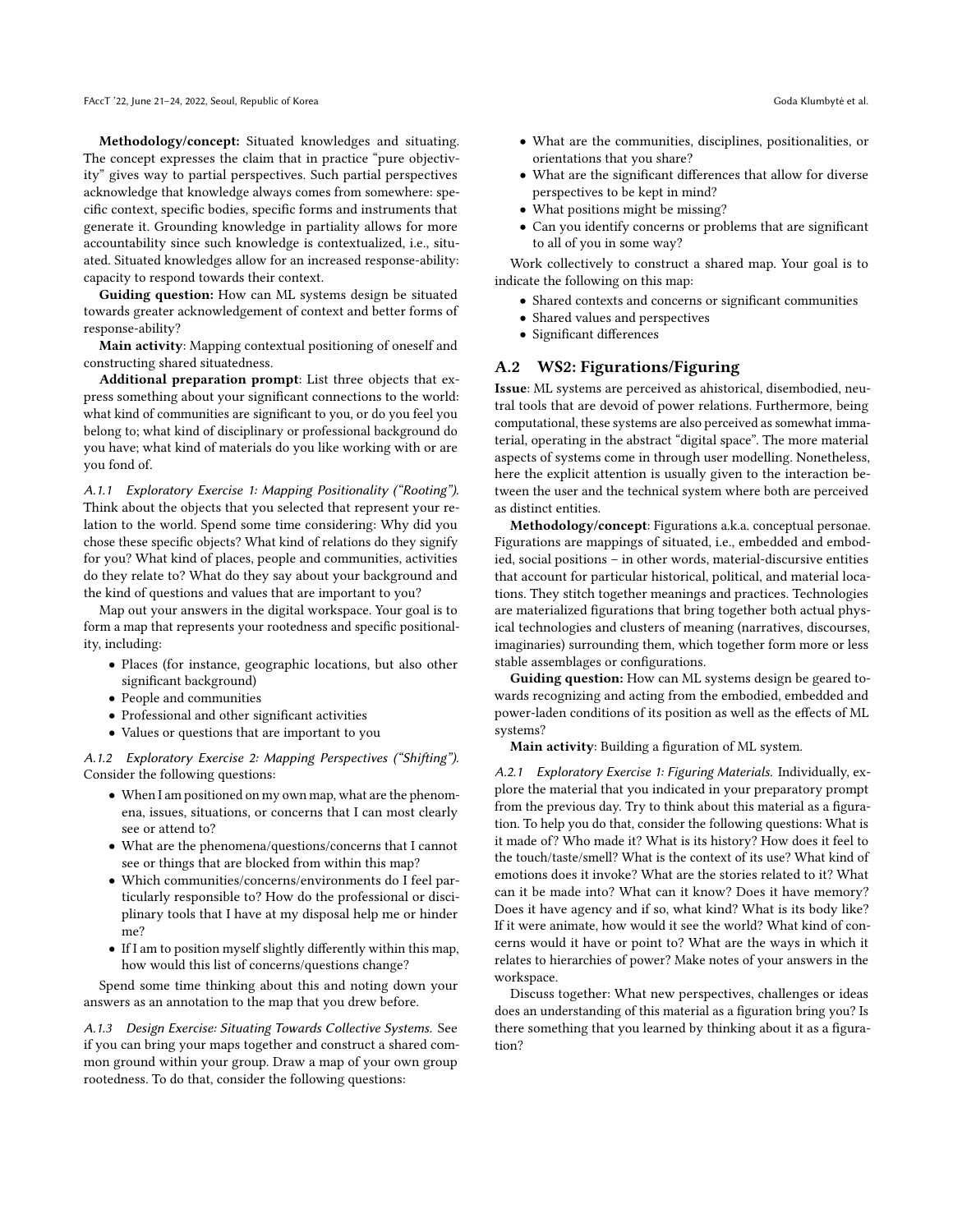Critical Tools for Machine Learning: Working with Intersectional Critical Concepts in Machine Learning Systems Design FAccT '22, June 21–24, 2022, Seoul, Republic of Korea

A.2.2 Exploratory Exercise 2: Figuring Stories. For this exercise, try to weave a figuration as a structuring metaphor or conceptual imaginary that is significant for your shared concerns and/or communities.

First, consider one of the perspectives, communities, or issues that you identified as shared in your group in the Situated Knowledges collective mapping exercise. Consider the following:

- Who are the people playing a role in the definition of this issue or community?
- Are there specific imaginaries or personified figures of speech that appear often in talking about this concern or community?
- What concepts, stories and narratives are associated with this concern or community?
- What mythological, cultural, literary, or other figures are significant for this concern/issue or community?

Note the answers to these questions in the digital workspace: draw, use post-its, images – whatever media you can think of.

Once you have this rough map, try to see if there is a figuration – a structuring metaphor or a character – that emerges from these mappings as a significant concept to think with or as a figuration that embodies some of these items that you mapped out. Discuss and note down the following:

- What kind of stories does this figuration tell about your significant concern or community?
- How does this figuration illuminate, or perhaps even structure, the issue that the community is facing?

A.2.3 Design Exercise 1: Figuring Systems. The goal of this exercise it to work on the ML scenario that you selected and apply the concept of figuration to its design. Spend some time to think as a group about this ML system as a figuration.

First, consider its material base, the "stuff" it would be made of.

- What kind of immaterial and material elements would come together to form this system?
- What would its function be?
- Thinking about the system itself, what would it be able to teach you?
- What is its immediate environment within which it would make a difference?

Use sticky notes, images, digital pens etc. to note this down in the workspace.

Then, consider broader context of this system – the broader "stories" or discursive aspects:

- What historical contexts are important for the workings of this ML system?
- How does it relate to power distributions in society?
- What kind of stories would it tell?
- What kind of impact would it have?
- What would be its name?

See if you can weave a figure visually, by drawing, using images, and otherwise (in however abstract or concrete way) figuring it on the board. Pay attention to its material, discursive elements, and the relations to its context.

A.2.4 Design Exercise 2: Concretizing ML Systems. Based on the work that you did for Situated Knowledges day and Figuring Systems exercise, draw up a rough sketch – a skeleton – of how your

envisioned ML system would function and what kind of design steps would be needed for its development. Consider this exercise to be a drafting of a rough outline and a design plan of your system. Specifically, define the following:

- The goal or task of your system
- Who would be involved in its design process and what steps would the design process entail
- How would this system work
- A slogan or tag line that describes what the system is trying to do, and its name

## A.3 WS3: Diffraction

Issue: ML systems design often lacks interdisciplinarity and an indepth understanding of the effects of its specific perspective. This prevents ML systems from attracting a wider range of expertise (or knowledge practices) and from being seen and understood in broader sociotechnical terms.

Methodology/concept: Diffracting the apparatus and tracing patterns of relations. Diffraction suggests that the apparatus of measurement and the tools of knowledge production themselves play one of the constitutive roles in generating knowledge. Diffraction generates patterns of interference, i.e., patterns of difference and relation, entangling processes of meaning-making and technology.

Guiding question: What are the effects of ML systems as complex apparati of knowledge production?

Main activity: Mapping ML system as a diffractive apparatus.

A.3.1 Design Exercise 1: Clarifying ML System and Its Structure. For this part, continue working on concretizing the idea of your ML system and clarifying its parts. The goal is to start building a kind of info-sheet or portfolio and operational diagram of your ML system, or clarify it (if you have already started building it).

Define the following as clearly as possible by writing down:

- 1. The task of your ML system
- 2. Optimization criteria (what counts as good performance of your system, what are you trying to achieve)
- 3. The data that you would ideally use for this ML system and where would it come from
- 4. Operational logic of your system (what is the input, output, how would the system ideally work)
- 5. If you can, consider what kind of model would your system require (a model for classification or regression, for example, or perhaps you can anticipate that it would have to be a specific type of model, e.g., neural network)

A.3.2 Design and Exploratory Exercise Combined: Diffracting ML. Think about how the example of light from quantum physics might help us understand ML systems. When we say that something (e.g., a light diffraction experimental set up with two slits) acts as a diffraction apparatus, what we learned is that the apparatus itself shapes the situation and the outcome. It shapes the problem formulation and the solutions to the problem. That is, the apparatus actively intervenes in the context that it is used in. So, to think diffractively with ML is to begin with an understanding that an ML system (and everything that comes with it) from the very start plays a role in defining the situation and the outcome. This also